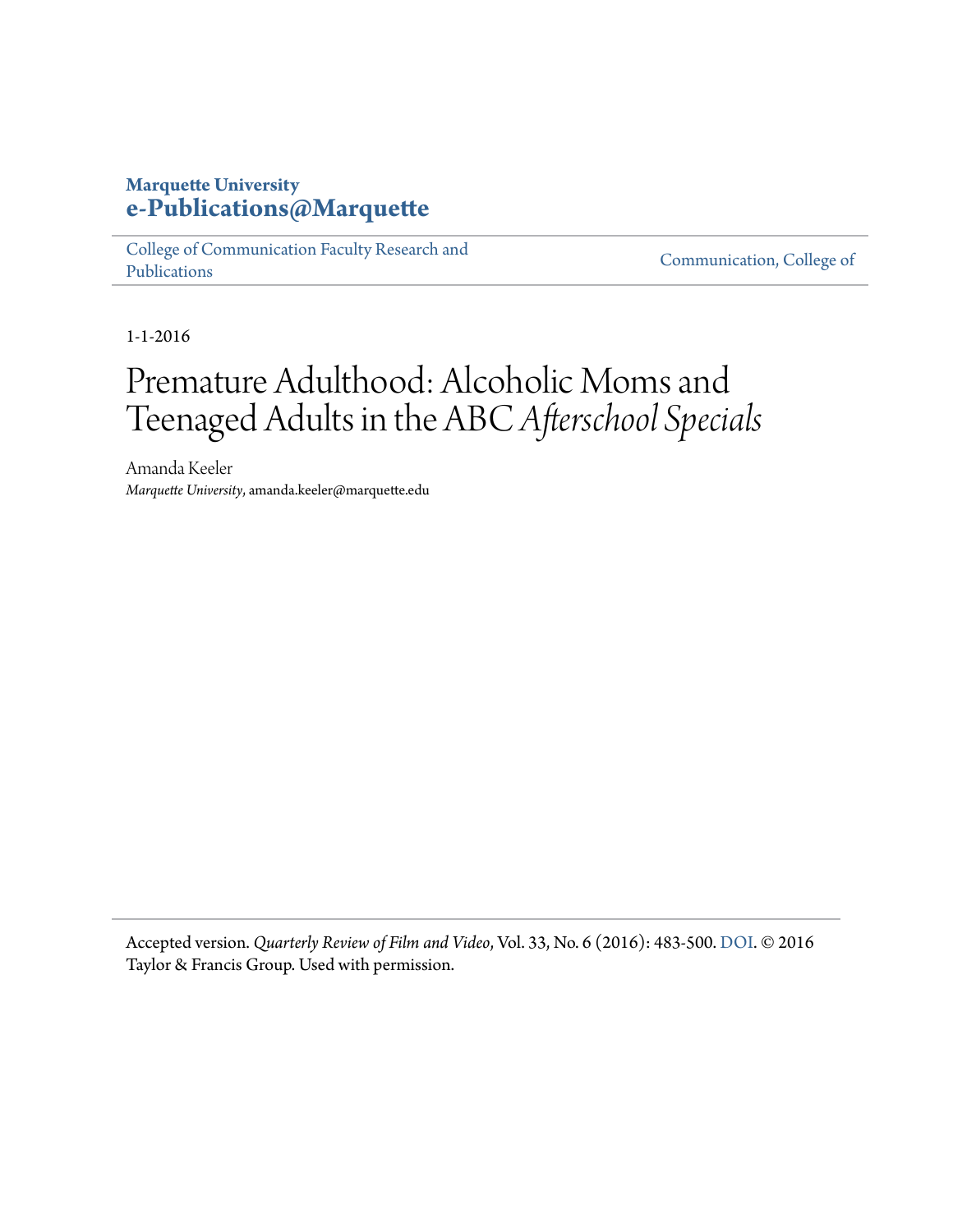# Premature Adulthood: Alcoholic Moms and Teenaged Adults in the ABC *Afterschool Specials*

## Amanda Keeler College of Communication, Marquette University Milwaukee, WI

Forthcoming in *Quarterly Review of Film and Video*

In 2005 Brentwood Home Video released a DVD compilation of twenty-six of Martin Tahse's made-for-TV movies, many of which were created for ABC's *Afterschool Specials* series, a long-running anthology program that aired throughout the school year from 1972 until the mid-1990s.<sup>1</sup> Tahse and other producers crafted these teen-focused *Specials* around topics such as suicide, school bullies, unplanned pregnancies, and both teen and parent alcoholism. Squire D. Rushnell, then Vice President of Children's Television at ABC, described the *Specials* as "realistic problem dramas" that featured "relevant and entertaining" stories meant to help teenagers find resolutions to their troubles (Rushnell 36). As George Woolery notes, the "high quality" *Specials* "encouraged young people to understand more about themselves, their relations with their families and peers, and the problems of living in today's world," framing their protagonists as young adults who had the potential to make their own decisions and thrive with a little guidance from their peers (3-4).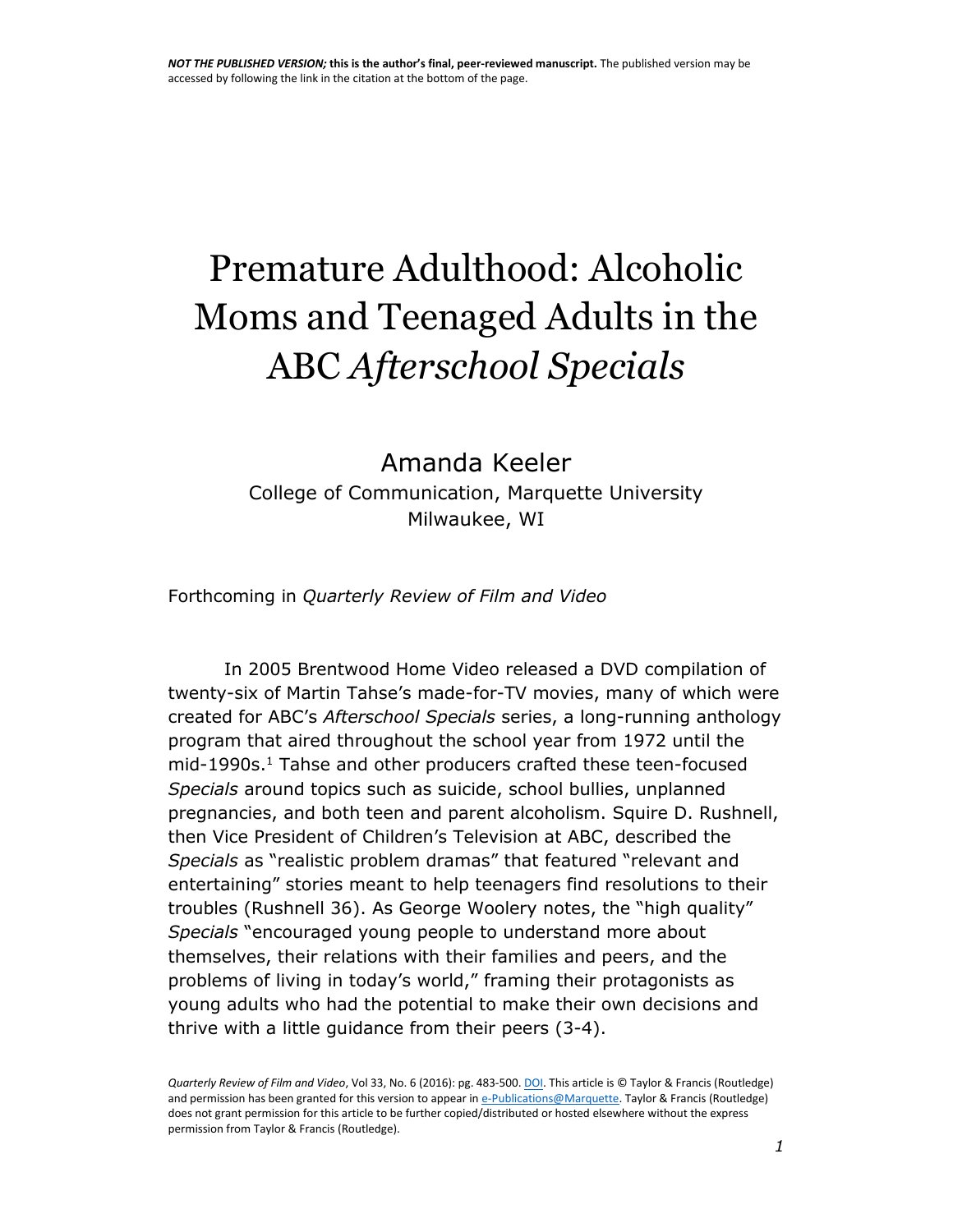The DVD compendium of Tahse's *Afterschool Specials* sparked a resurgence of interest among media studies scholars, including Julie Passanante Elman and Kirsten Pike, both of whom focus on what they see as somewhat contradictory messages encoded in select episodes. In conjunction with two interviews with Martin Tahse, Elman analyzes two *Specials*, "The Ice Skating Rink" (1975) and "The Gold Test" (1980), that feature imperfect bodies dealing with juvenile rheumatoid arthritis and stuttering, respectively. These two *Specials*, Elman writes, construct adolescence as a process of "overcoming disability" in order to offer "the promise of eventual normalcy through endless rehabilitation" (261). She finds that the *Specials* frame teenaged viewers as "already-always disabled and in need of rehabilitation" to be molded into more socially acceptable, "productive" citizens (284). Specifically, Elman maps the idea of disability onto the way that the *Specials* repair the "problem" of adolescence and how they frame the problematic teenage body as an object requiring peer intervention in order to normalize aberrant bodies into heterosexual, "able-bodied" teenagers now capable of growing into functioning adults (261). By situating the *Specials* among a number of social, cultural, and industrial factors occurring in the 1970s, Elman notes that the *Specials* "represented" a way that television could create programming suitable for children and teenagers that had the possibility to educate audiences as well as entertain them (270).

Kirsten Pike similarly connects several tomboy-focused episodes, including "Rookie of the Year" (1973) and "My Mom's Having a Baby" (1977) to larger social and cultural tensions around feminism in the 1970s and 1980s*.* Pike notes that while this set of *Specials* "was an important vehicle for the transmission of feminist ideals during the formative years of second-wave feminism" these episodes also "produced tensions between girlhood and liberation and subjugation—a pattern that likely encouraged young female viewers to feel ambivalent about feminism" (96). As she demonstrates, this ambivalence was communicated to viewers through episodes that were "riddled with contradictions," and that "represented tough, feminist-minded heroines while simultaneously insisting that they uphold white, middle class ideals" (109-10). In Pike's conclusion she locates the central contradiction of the tomboy episodes in their conflicting messages to young women, in that they "encouraged girls to defy gender

*Quarterly Review of Film and Video*, Vol 33, No. 6 (2016): pg. 483-500[. DOI.](http://dx.doi.org/10.1080/10509208.2015.1129493) This article is © Taylor & Francis (Routledge) and permission has been granted for this version to appear i[n e-Publications@Marquette.](http://epublications.marquette.edu/) Taylor & Francis (Routledge) does not grant permission for this article to be further copied/distributed or hosted elsewhere without the express permission from Taylor & Francis (Routledge).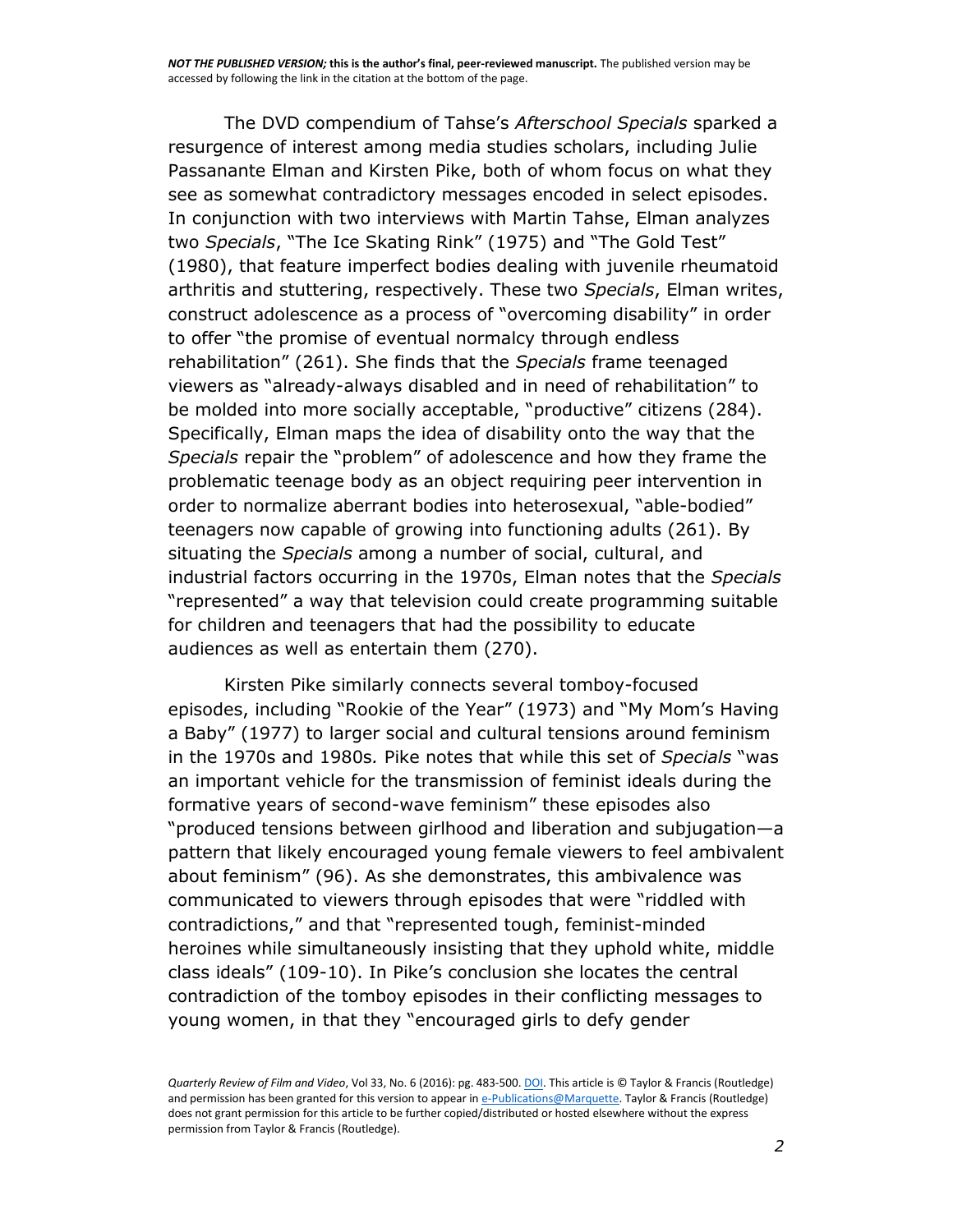boundaries yet tamed their transgressive ways and/or punished them for straying too far from the norms of femininity" (110).

Both Elman and Pike make compelling arguments for the complexities of how these *Specials* addressed and educated teenaged viewers in two distinct ways. In light of these analyses it does appear that the *Specials* were preoccupied with "fixing" teenagers by pushing them to transform and conform to contemporary parameters of normalcy. While these two sub-sets of the *Specials* feature teenagers in the process of coming to terms with their bodies and/or appearances, not all of the *Specials* functioned in the ways that Elman and Pike describe, and thus these studies cannot account for every topic that the *Specials* covered. The sheer diversity of subjects over twenty years of *Afterschool Specials* demands multiple approaches to interrogate how other episodes presented their stories about young people and their problems. This paper examines a third group of *Specials* that featured female teenagers coping with family issues resulting from their alcoholic mothers. "Francesca, Baby" (1976) and "First Step" (also called "She Drinks a Little," 1981) both deal with the complications that arise from living with an alcoholic parent. In line with Elman's argument about *Specials* that seek to help young people "overcome disability," these episodes set up their protagonists as needing to "overcome" adulthood. Specifically, in "Francesca, Baby" and "First Step" the teenaged protagonists, Francesca and Cindy, have been prematurely thrust into performing a version of adulthood that pressures them to serve as surrogate mothers for their younger siblings. Stemming from their absent fathers and drinking mothers, these young women are emotionally drowning in situations that are far beyond their actual level of maturity as teenagers. I argue that these two *Afterschool Specials* feature protagonists who work towards removing themselves from premature adulthood and moving back into "normal" teenage lives. Unlike the protagonists Elman and Pike discuss, who toil towards "hard-won adulthood achieved through struggle" by way of "overcoming disability" or shifting into heteronormative ideals, Francesca and Cindy's maturation sends them back in time (Elman 284). Only by resuming the carefree lives of "normal" teenagers can they recover from the premature adulthood forced upon them by their dysfunctional families.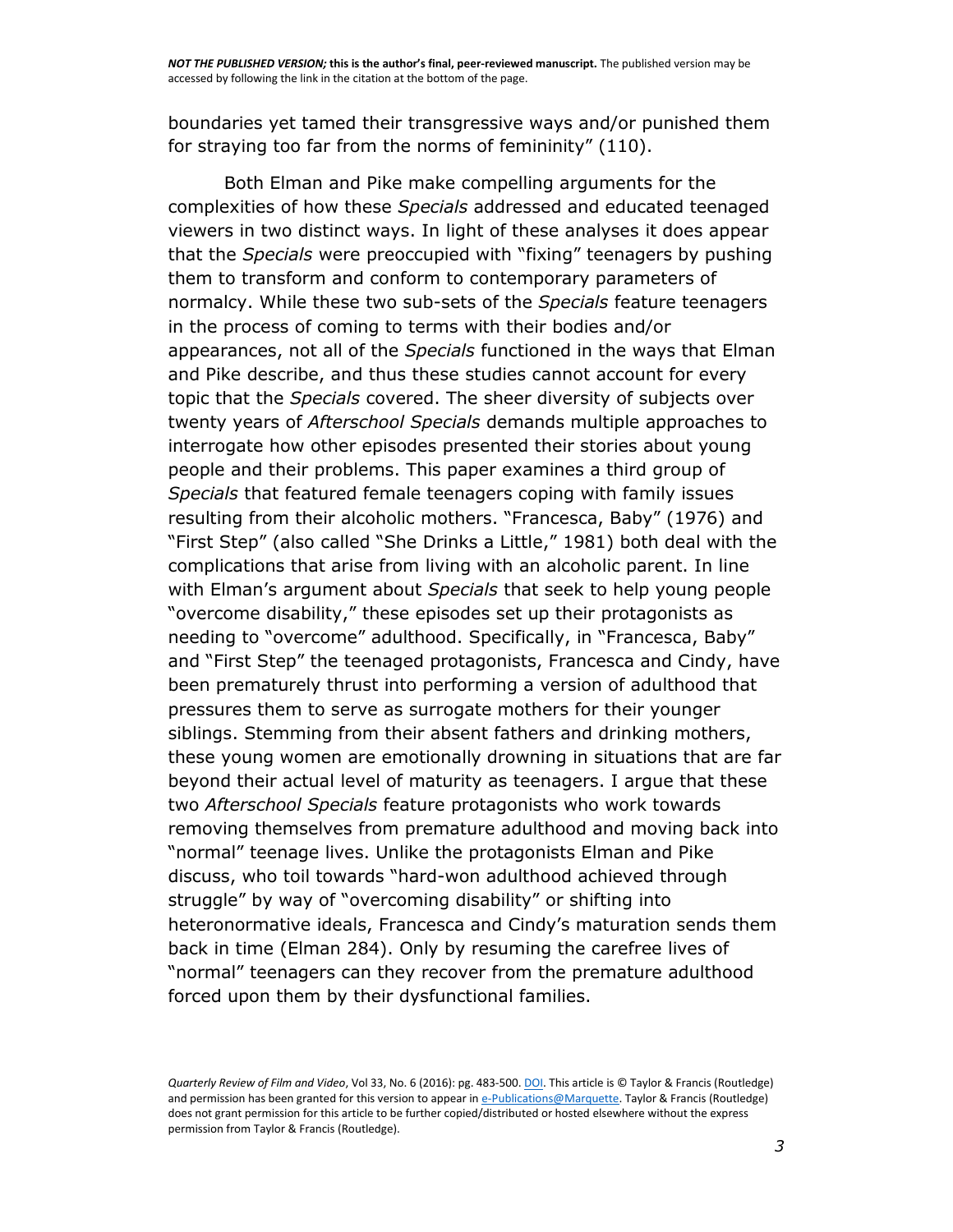This article brings together the previous scholarship on the *Afterschool Specials* while suggesting that this third group of *Specials* deserves closer examination. To begin, I will contextualize the *Specials* within the television industry and programming for young adults when they emerged in the 1970s. Next, I will show how the *Specials* merged a number of popular genres and formats into a new, unique television form. Since many of the *Specials* were adaptations of young adult novels, I will also introduce ways of thinking about the *Specials* using scholarship on Young Adult and adolescent literature. Finally, I will examine "Francesca, Baby" and "First Step" in order to illustrate how these two texts depict their protagonists' construction of a troubled adolescence and each young woman's devolution from "premature" adult to "normal" teenager.

#### **FORMAT AND CONTEXT**

The ABC *Afterschool Specials* began in the middle of television's "network era," defined by television scholar Amanda Lotz as the 1950s through the 1980s, before the emergence of niche-audience focused cable channels (7). Until the arrival of cable channels designed for younger viewers, such as Nickelodeon and MTV, which debuted in 1977 and 1981 respectively, few programming options specifically targeted teenagers. As Joanna Weiss describes it, the *Specials* attempted to reach a specific but overlooked audience: "Small kids had cartoons. Adults had prime time. The teenage audience was out there, untapped" (N1). They were "targeted to fill an existing vacuum for ten- to fourteen-year-olds," to bridge the divide between programs for young children, such as *Sesame Street* (1969- ), and the evening prime time aimed at reaching adults and families (Woolery 4). Kathleen Bell notes that the networks eventually realized "that a large portion of their viewing audience" fell in the middle of what television programming had to offer in the 1970s (82). These "emerging adults," as Bell terms them, were "bored by the guests on adult talk shows, and usually unimpressed by the unrealistic adventures of contrived super-heroes" (82). Out of this desire to appeal to this vast, untapped audience, ABC's *Specials* aimed to give teenagers their own niche programming that treated them with respect by creating television stories about them and for them. The *Specials* aimed to entertain, educate, and inform anyone with access to a television in the midafternoon. They aired in what might be termed the after-school block,

*Quarterly Review of Film and Video*, Vol 33, No. 6 (2016): pg. 483-500[. DOI.](http://dx.doi.org/10.1080/10509208.2015.1129493) This article is © Taylor & Francis (Routledge) and permission has been granted for this version to appear i[n e-Publications@Marquette.](http://epublications.marquette.edu/) Taylor & Francis (Routledge) does not grant permission for this article to be further copied/distributed or hosted elsewhere without the express permission from Taylor & Francis (Routledge).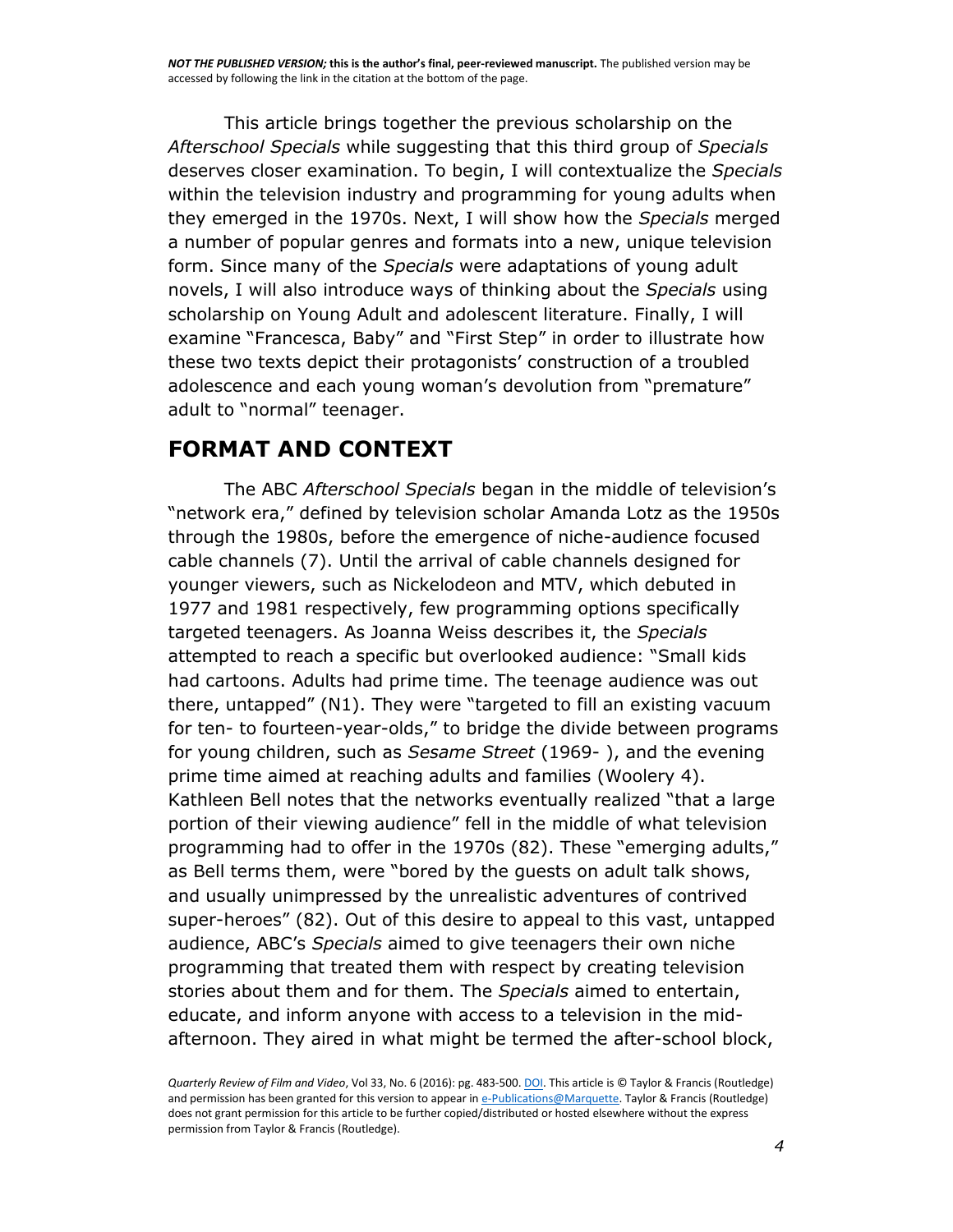a programming slot in the late afternoon (4:30pm) meant to attract young people arriving home from school, as well as any parents who might be home. In considering the age and limited attention span of their intended audience, the *Specials* were relatively short—most of the episodes introduced and wrapped up their stories in an hour. These concise dramas used this short amount of time to present the characters and their lives efficiently, many times with the characters already in the midst of the conflict that the episode sought to address.

The *Specials* blended several existing film, television, and literary genres into a new format, mixing the anthology television program style, the made-for-television movie, the mid-century social hygiene classroom film, and the young adult "problem novel." Popular in the first decade of US television, previous anthology series such as *Studio One* (1948-1958) and *Alfred Hitchcock Presents* (1955-1962) relied on a formula that "presented a different story and a different set of characters in each weekly episode," built around a common theme or format, such as live drama or horror/science fiction stories (Raw 91; Hersey 723-33). As Jon Kraszewski writes, the anthology's "original, stand-alone script" style gave writers and producers the freedom to "customize narrative structures on a script-by-script basis," a successful formula that the *Afterschool Specials* would rely on a decade later (345). In the 1970s the popular made-for-television movie became a way to regularly program anthology-like television stories. In Elayne Rapping's work on the made-for-TV movie genre she asserts that they were the perfect programming vehicle in which to address "serious issues from a socially critical and informed perspective," much like Rod Serling had done with his scripts for his anthology series *The Twilight Zone* (1959-64) (Rapping ix; Smith 138- 55; Kraszewski 343-45). Rapping's description of the format, style, and content of made-for-TV movies illustrates the general function of the *Specials* as well. She writes that many of these telefilms "begin and end—with the family; all other matters are subsumed into that never-questioned ideal institution. They begin with a problem or crisis that threatens, or at least has an impact on, the functioning of a nuclear family or the values that generally accrue to that idealized structure. Midpoint, the crisis escalates, but by the end of the movie it is, one way or another, resolved and family values are reinstated as inalienable and transcendent" (Rapping 33-34). In this regard, the family and its dysfunctions are at the center of both of the *Specials*

*Quarterly Review of Film and Video*, Vol 33, No. 6 (2016): pg. 483-500[. DOI.](http://dx.doi.org/10.1080/10509208.2015.1129493) This article is © Taylor & Francis (Routledge) and permission has been granted for this version to appear i[n e-Publications@Marquette.](http://epublications.marquette.edu/) Taylor & Francis (Routledge) does not grant permission for this article to be further copied/distributed or hosted elsewhere without the express permission from Taylor & Francis (Routledge).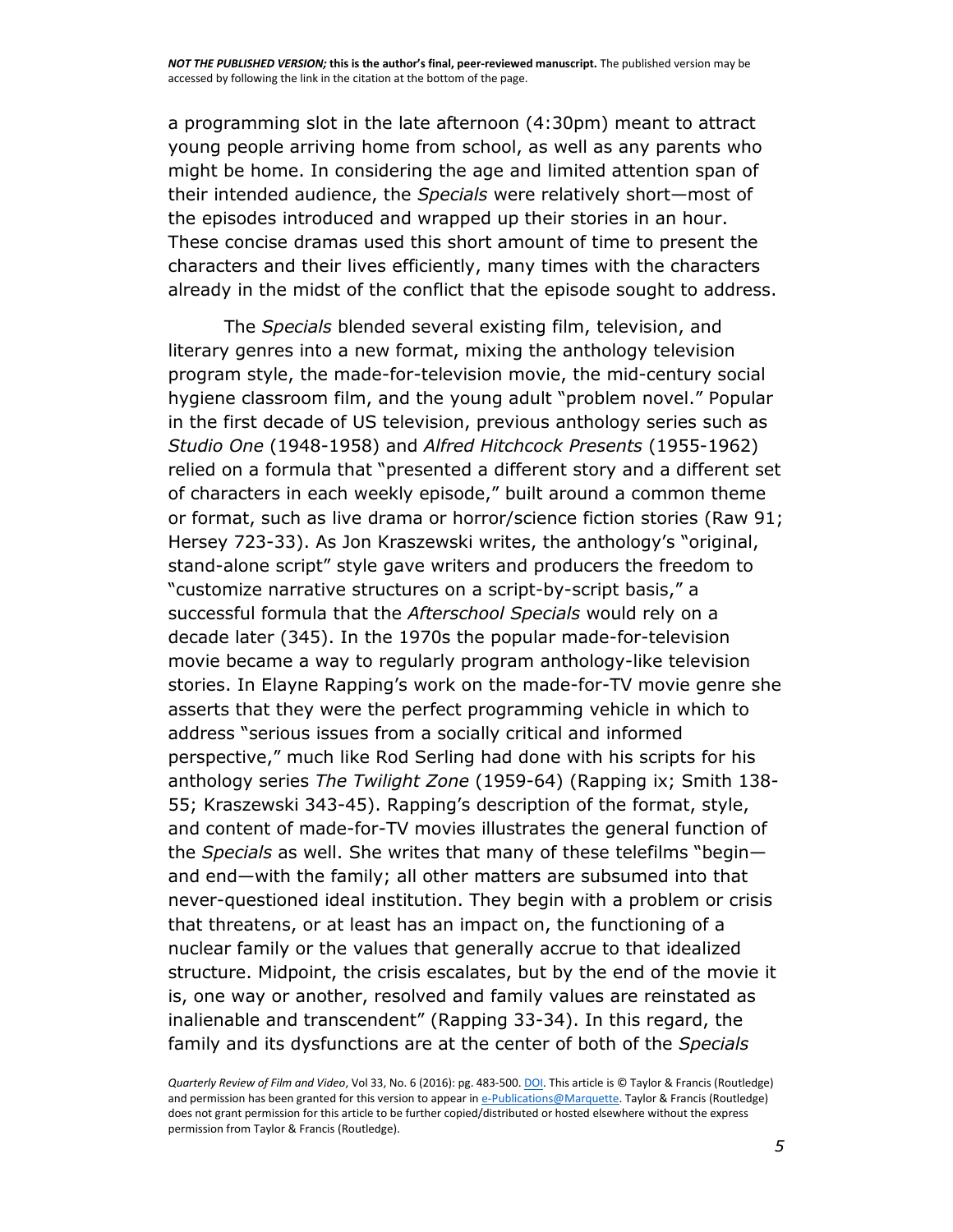under discussion here. While the family may be at the center of most of these conflicts, the solution offered to the teenaged protagonists rarely comes from adults within their own family, breaking from the tradition of the idealized, nuclear families of 1950s and 1960s television sitcoms and dramas. The adults in the *Specials*, as Joanna Weiss writes, often "lingered in the periphery, drinking or dying or offering mild support" (N1). More often than not, the adults were the cause of, rather than the solution to, these young people's problems. As an alternative the *Specials* showed young people relying on a constructed, extended family—the concerned teachers, helpful neighbors, and friends from school who could be counted on to help when a parent could not.

Likewise, the *Specials* found a way to bring the subject matter of mid-century educational classroom films—stories of pregnancy, sexually transmitted diseases, and the dangers of drugs and alcohol to the living room. Also sometimes called social hygiene films, these films "were produced specifically to regulate the social behavior of the viewer" (Stemm-Wade 611). These types of formal, classroom educational films focused on adult fears about wayward youth, and in particular, teenagers who were "trying to enter adulthood without graduating from adolescence" (Garrison 15). Though this topic resonates through the *Specials*, they flipped the script and transformed these moralizing tales from an adults' perspective into informal, living room education "from the youngsters' point of view" (Rushnell 36). If the social hygiene films were adults talking down to teenagers, the *Specials* featured peer-to-peer interaction, a successful formula that relied on, as Frank Doelger described, stories "in which the resolution is brought about by the actions of the children rather than intervening adults" (in Bell 84). Martin Tahse verified in an interview that this was central to the *Specials'* mission, noting that "the only rule of storytelling that ABC required we follow was this: The kid always had to figure out what to do and do it. No finger-waving by parents, no lectures by parents. It was a kid who was in a situation and found, through his/her own efforts, a solution" (Janisse 2004).

While these other visual media genres influenced the *Specials*, their television narratives were usually adaptations of young adult literature. The *Afterschool Special* "Francesca, Baby" is based on a 1976 young adult book written by Joan Oppenheimer, and "First Step"

*Quarterly Review of Film and Video*, Vol 33, No. 6 (2016): pg. 483-500[. DOI.](http://dx.doi.org/10.1080/10509208.2015.1129493) This article is © Taylor & Francis (Routledge) and permission has been granted for this version to appear i[n e-Publications@Marquette.](http://epublications.marquette.edu/) Taylor & Francis (Routledge) does not grant permission for this article to be further copied/distributed or hosted elsewhere without the express permission from Taylor & Francis (Routledge).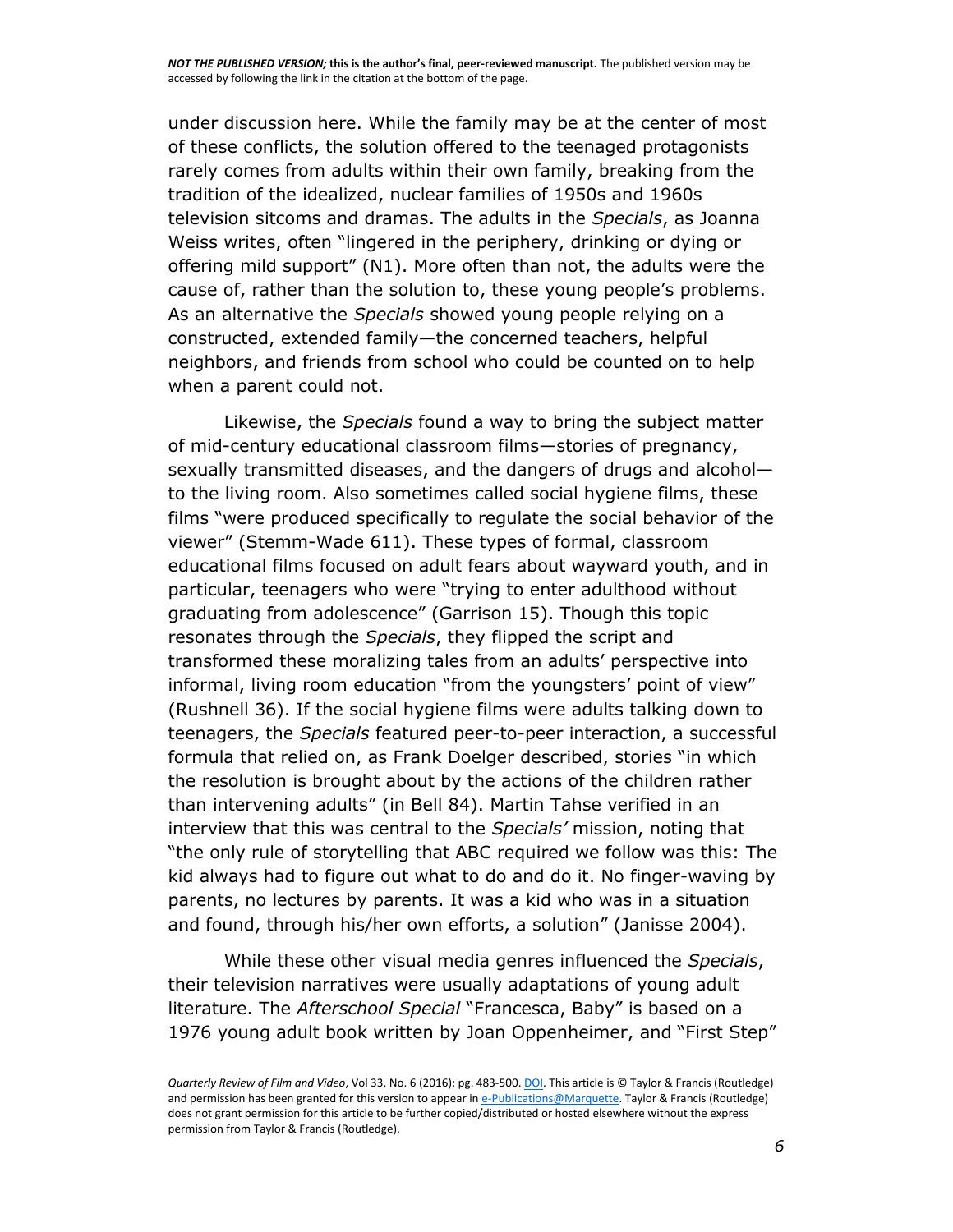is an adaptation of Anne Snyder's 1975 novel. Both of these books fall into the "young adult problem" genre, which Meg Tillapaugh defines as novels that "represent a refreshingly honest attempt to describe the lives of teens and the conflicts they face—emotionally, socially, physically" (22). Literary scholar Roberta Seelinger Trites notes that most adolescent literature focuses on teenagers who "need to overcome their immaturity and grow out of their subject positions as adolescents to become adults" (150). This common portrayal of the adolescents who work to evolve from immaturity to maturity, found in many young adult novels, relies on what some writers call the "single story," one that most often focuses on "raging hormones, rebelliousness, and defiance of authority" on the way towards adult maturity (Patel 68-69). These types of stories work to construct the paradox Lydia Kokkola describes, in which "adolescents are deemed to be non-adult because they do not engage in adult behaviour, but if they do engage in adult behaviour, that behaviour is deemed deviant and therefore non-adult" (37). The "single story" trope of young adult fiction mirrors perceptions of the real life maturation of teenagers. Writing about teen pregnancy, Nancy Lesko discusses the "proper age chronology" which assumes that all young people experience their teenage years in a way that is "assumed to be universal," and that any deviation of this standard narrative "violates the leisurely, extended adolescence thought proper and necessary" (146, 141).

Despite the abundance of young adult fiction that follows the normative, linear progression from immature teenager to mature adult, other stories exist that capture this reverse story, featuring premature adults transitioning back into "proper" adolescent behavior. For example, in their case study of *The Hunger Games* trilogy, coauthors Robert Petrone, Sophia Tatiana Sarigianides, and Mark A. Lewis note how the character Katniss, in her transformation through the book series, shifts from self-reliance as the breadwinner of her family to an environment in which "she transitions from adulthood to adolescence" (522, emphasis in original). Much like *The Hunger Games*, "Francesca, Baby" and "First Step" complicate the "single story" or "proper age chronology" idea by breaking from the depiction of a tidy progression towards maturity and adulthood. Instead, they focus on the complex instability of the adolescence-to-adulthood progression experienced as part of life with an alcoholic parent. They feature the forced, premature adulthood of teenagers, who long

*Quarterly Review of Film and Video*, Vol 33, No. 6 (2016): pg. 483-500[. DOI.](http://dx.doi.org/10.1080/10509208.2015.1129493) This article is © Taylor & Francis (Routledge) and permission has been granted for this version to appear i[n e-Publications@Marquette.](http://epublications.marquette.edu/) Taylor & Francis (Routledge) does not grant permission for this article to be further copied/distributed or hosted elsewhere without the express permission from Taylor & Francis (Routledge).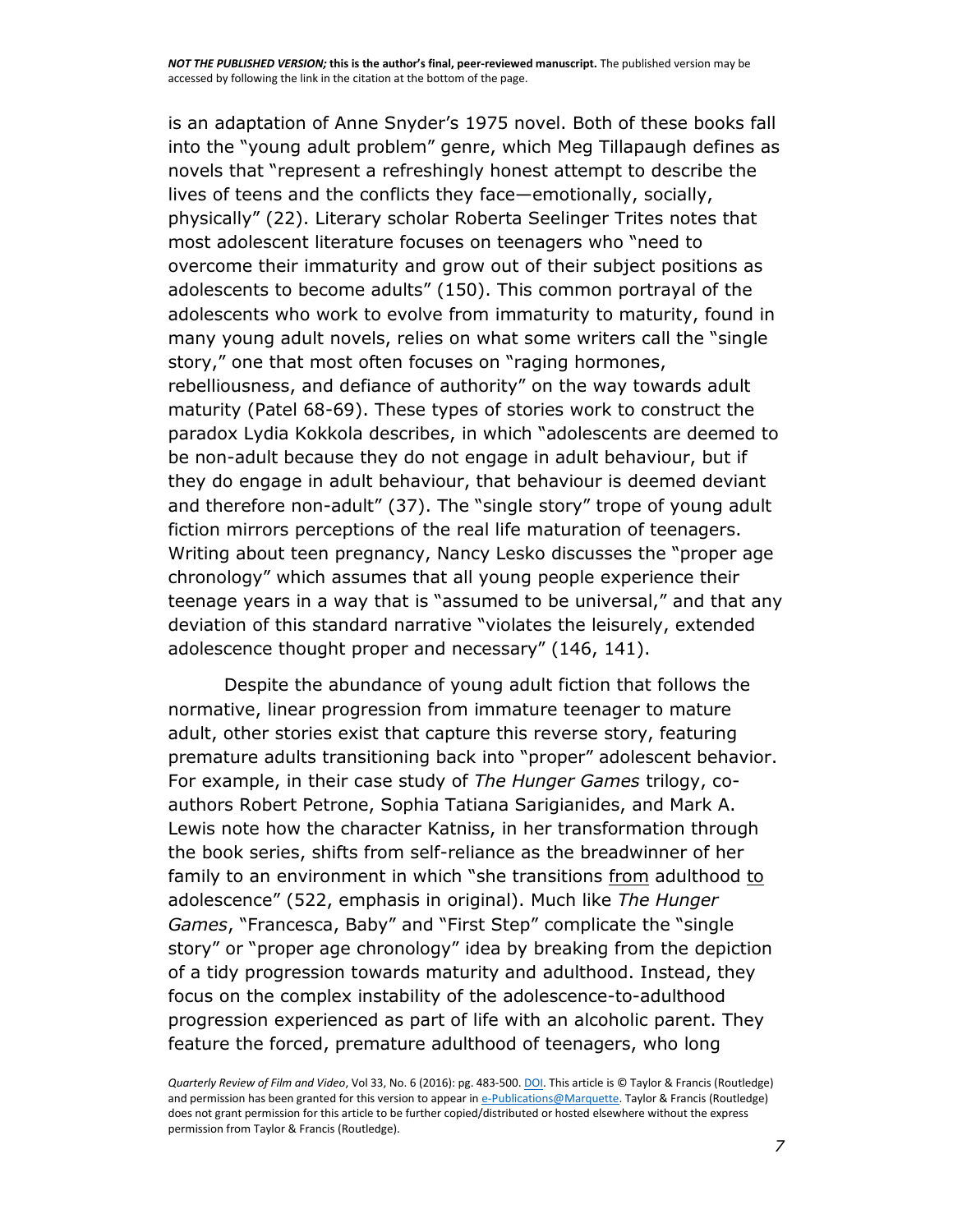instead to step back into what they perceive to be a normal teenage life. As I will demonstrate in the next section, though the young women in these *Specials* are not the reason for their dysfunctional families, Francesca and Cindy have prematurely taken on adulthood in their roles as surrogate mother, internalizing the problems created through their mothers' drinking.

According to Elman, the subject matter in these *Specials* was close to Martin Tahse's personal experience, as his father was an alcoholic (287). In 2004 Tahse recounted this detail, explaining that "If kids watched any of my three specials dealing with alcoholic parents, they were never given a fairy tale ending. I saw to that, because I came from an alcoholic father and knew all the tricks, and I wanted the kids who watched—many dealing with the same problem or having friends who had alcoholic parents—to know how it really is" (Janisse 2004).<sup>2</sup> Tahse effectively crafts these *Specials* as models to show how their protagonists could successfully emerge from premature adulthood back into proper teenage lives. Over the course of each of these two *Specials* the protagonists shift out of their identity crises the premature adulthood of taking care of their mothers and siblings into the normative teenager modeled for them through friends and classmates.

### **"Alateen? Sounds like a breakfast cereal"**

"Francesca, Baby" (6 October 1976) marked Tahse's first attempt to create an *Afterschool Special* around a family struggling with alcoholism. This episode focuses on high school student Francesca (Carol Jones) and her younger sister Kate (Tara Talboy), who are dealing with an alcoholic mother Lillian (Melendy Britt) and a nearly absent father (Peter Brandon). The opening scene of "Francesca, Baby" sets the story in motion by quickly disrupting what at first appears to be a normal suburban family scene in which Francesca and Kate look like "normal" young people as they rake leaves in their yard. This tranquility, however, is interrupted by the sound of adults shouting inside the home behind them. Their neighbor Connie (Alice Nunn) walks over to show them a picture of her new granddaughter. This photograph comes to represent the normalcy of a perfect, functioning family, in stark contrast to Francesca and Kate's world. The yelling ceases as their father rushes out of the house to a waiting taxi. The shots of Francesca and Kate saying goodbye to their father frame

*Quarterly Review of Film and Video*, Vol 33, No. 6 (2016): pg. 483-500[. DOI.](http://dx.doi.org/10.1080/10509208.2015.1129493) This article is © Taylor & Francis (Routledge) and permission has been granted for this version to appear i[n e-Publications@Marquette.](http://epublications.marquette.edu/) Taylor & Francis (Routledge) does not grant permission for this article to be further copied/distributed or hosted elsewhere without the express permission from Taylor & Francis (Routledge).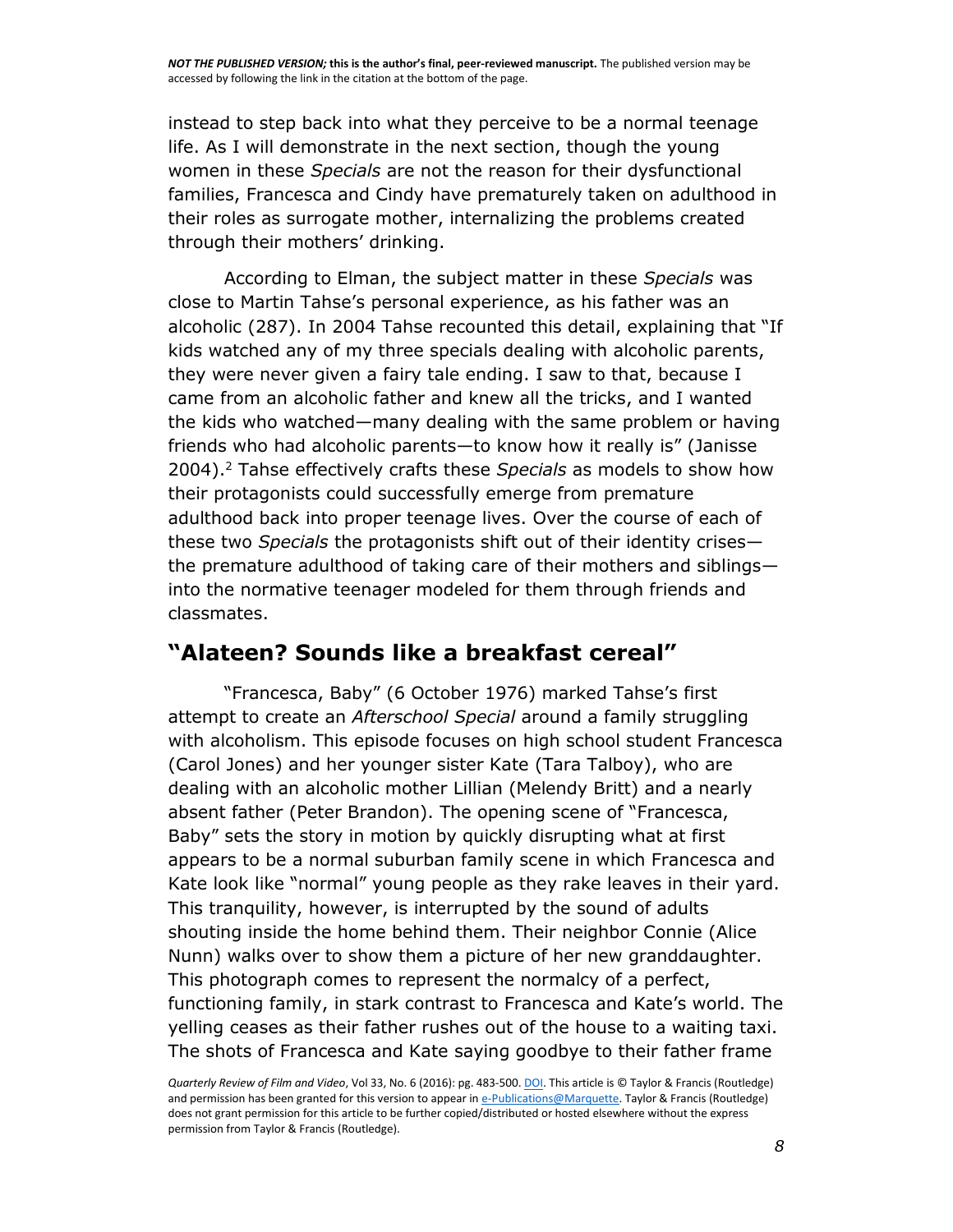the upstairs window in the background, with their mother Lillian looking down at the happenings outside. His departure prompts Francesca to look at her mother's window, beginning a shot reverse shot sequence that first frames Lillian through the window, drinking. The reverse shot cuts to Francesca's reaction. She has a concerned look on her face, the effect of which is elongated with a freeze frame and melodramatic music that begins as the credits appear over her pensive expression.

All of this contextual information sets up the central story within the first two minutes of the *Special*. The indication that their lives are different comes from Connie's statement to them that "your folks are starting to sound more like my soap opera every day," marking them as a family that cannot hide its dysfunctional melodrama from the outside world. Over the next hour the audience witnesses Lillian's drinking problem, rooted in her pain over the accidental death of her son Robbie, who died five years ago after being hit by a truck. The title character, Francesca, has stepped prematurely into adulthood in order to take care of her family, and is forced to serve as sister, mother, and father to her younger sister Kate in her parents' physical and emotional absence. In this capacity Francesca must perform a number of "adult" tasks while still being a teenager. These begin when Francesca's father gives her money to purchase a gift for her sister Kate, whose birthday he forgot. She then must take Kate to purchase birthday supplies for her upcoming party. While at the store she meets up with her classmate Bix (Dennis Bowen) who asks Francesca and Kate to join him for a soda. Francesca declines his invitation, telling Bix that her mother needs her at home. At school the next day she turns him down again, blaming her mother's "nervous condition" as the reason she cannot go on a date with him. Later, Francesca must arrange for Connie to keep Lillian occupied during Kate's birthday party so her mother will not come downstairs and upset the young guests. When this does happen, Kate's friends quickly abandon her. When Kate falls ill around the family's Thanksgiving, Francesca is the person who must care for her and nurse her back to health. Francesca's final act of premature adulthood comes from her fears about her mother smoking in bed. After putting out a small fire one night, she purchases a rope to ensure that, in case of another fire, she and Kate will have a secondary escape plan to get out of their second story windows. While all of these tasks are framed within this episode

*Quarterly Review of Film and Video*, Vol 33, No. 6 (2016): pg. 483-500[. DOI.](http://dx.doi.org/10.1080/10509208.2015.1129493) This article is © Taylor & Francis (Routledge) and permission has been granted for this version to appear i[n e-Publications@Marquette.](http://epublications.marquette.edu/) Taylor & Francis (Routledge) does not grant permission for this article to be further copied/distributed or hosted elsewhere without the express permission from Taylor & Francis (Routledge).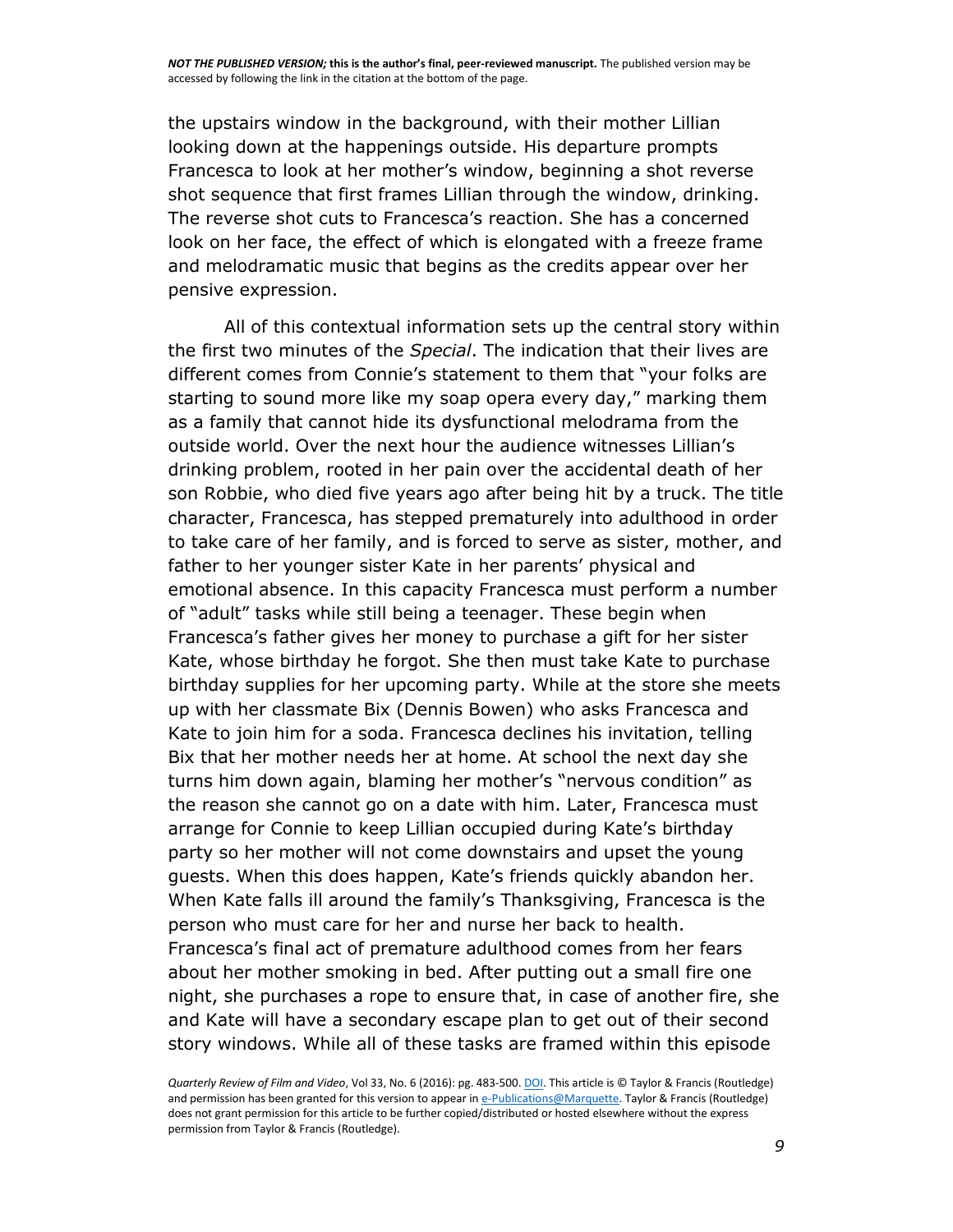as normal to Francesca, they are all duties that the viewer is supposed to associate as "adult," above and beyond the normal life of a teenager. Her premature adulthood and her longing for a normal teenage life are crafted visually throughout this *Special*, such as when we watch her leave the grocery store with two bags of food. She briefly stops to watch some classmates on the street drive away in a convertible, as they discuss whether to go to Laguna Beach or Santa Barbara. In this sense, Francesca's premature adulthood has her looking out at the world, knowing that she is living an abnormal existence. Francesca quietly observes the carefree lives of other teenagers like her classmates. These contrasting images cement her status as an outsider among her peers, commenting on how her premature adulthood is keeping her from a "normal" teen life.

The juxtaposed images of Francesca's existence against the seemingly normal teenagers construct the outward manifestation of her internal struggle with her mother's alcoholism. She copes in one way by keeping her peers at a distance. Kate, however, desperately wants to find some camaraderie with her classmates, and tells Francesca that she has "had a fight with every girl in school because of mother" and no longer has anyone to eat with at school. With much apprehension, Francesca finally relents to Kate's insistence that she attend an Alateen meeting, where she finds several of her high school classmates laughing and having a good time despite the troubles in their lives. At Alateen she discovers that alcoholism is a family disease, that her mother is "sick," and that she cannot make her mother better. "Francesca, Baby" frames Alateen as the force that can help Francesca move away from her premature adulthood into a life as a normal teenager. As a group related to Alcoholics Anonymous, Alateen serves as a support system for teenagers who have parents, family members, or friends suffering from problem drinking, encouraging them to regain control of their lives (Alateen 3-9). At her first Alateen meeting Francesca learns step one of the "twelve steps," which states that they are "powerless over alcohol" and that their "lives have become unmanageable." Only after her second meeting does Francesca start to understand that she has to extricate herself from her mother's alcoholism—that she cannot stop her mother from drinking, and that she must not enable her mother by taking care of her in the middle of the night. Francesca's acceptance of the tenets of Alateen begins the process that eventually facilitates her shift away from premature

*Quarterly Review of Film and Video*, Vol 33, No. 6 (2016): pg. 483-500[. DOI.](http://dx.doi.org/10.1080/10509208.2015.1129493) This article is © Taylor & Francis (Routledge) and permission has been granted for this version to appear i[n e-Publications@Marquette.](http://epublications.marquette.edu/) Taylor & Francis (Routledge) does not grant permission for this article to be further copied/distributed or hosted elsewhere without the express permission from Taylor & Francis (Routledge).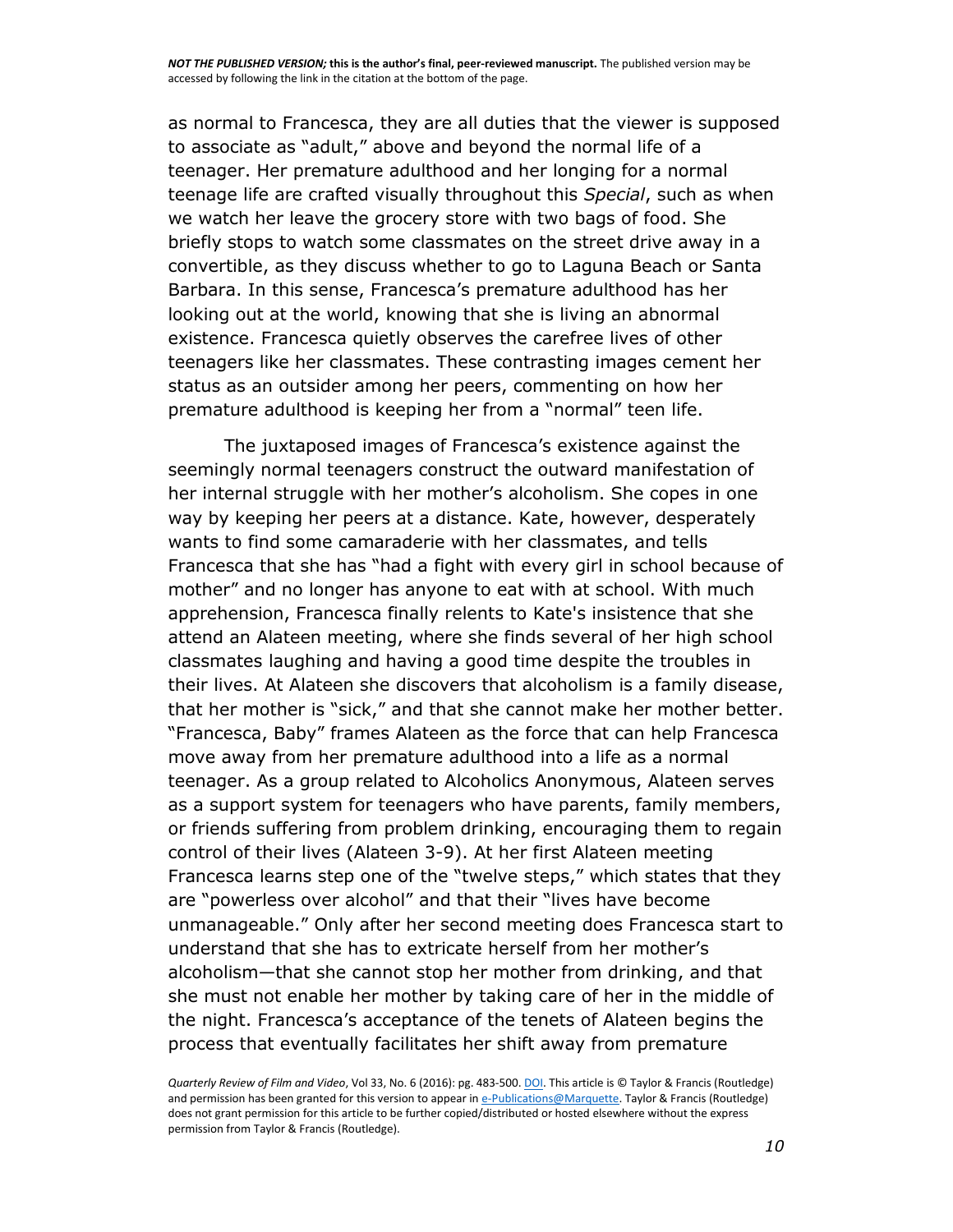adulthood. By learning these lessons at Alateen, Francesca begins the process of shifting back into a life as a normal teenager.

"Francesca, Baby" does not use the introduction of Alateen to neatly wrap up the problems in her life. It does, however, give Francesca the courage to tell her mother (and herself) that the problem is "your drinking. And it is your problem, not mine. Not unless I make it mine." After this exchange she tells her mother "no" for the first time when she refuses to stop attending the Alateen meetings. These statements show her effectively begin to move away from her premature adulthood to what this *Special* has constructed as a normal teenage life, and perhaps help her mother as well. The *Special* ends with a sober conversation between Francesca and her mother, who tells her that she called Alcoholics Anonymous after realizing what she had "been putting my babies through." Her mom says, "maybe I can do it through AA. It couldn't hurt to talk." Francesca says, happily, "couldn't hurt to talk. It's a start."

"Francesca, Baby" mostly fulfills the mandate set by ABC, one that Tahse said he took seriously, that his *Afterschool Specials* not have "a fairy tale ending" and that the young people solve their own problems. Here, it is the young people at Alateen and not the adults who help each other solve their collective family problems. However, the ending of "Francesca, Baby" borders on a fairy tale fantasy for a young person with an alcoholic parent. Up to this point this *Special* had been built around the idea that Francesca should not waste her energy trying to change her mother—that she can only change how she reacts to her mother's drinking. The episode concludes with the sense that, after all, Francesca did have the power to stop her mom from drinking. Yet on the other hand, despite the positive things that may come from Lillian's AA attendance, the end of this *Special* does not completely tidy up the present conflicts. Her mother has agreed to go to Alcoholics Anonymous, but that does not mean that she will quit drinking. Francesca and her mom begin talking again, but her father remains an absent member of the family, and her brother is still dead. The end of this *Afterschool Special* leaves room to imagine that this family might continue to heal and recover in the future, and that perhaps Francesca has successfully extricated herself from her premature adulthood, with a new boyfriend, friends, and a fresh outlook on her life.

*Quarterly Review of Film and Video*, Vol 33, No. 6 (2016): pg. 483-500[. DOI.](http://dx.doi.org/10.1080/10509208.2015.1129493) This article is © Taylor & Francis (Routledge) and permission has been granted for this version to appear i[n e-Publications@Marquette.](http://epublications.marquette.edu/) Taylor & Francis (Routledge) does not grant permission for this article to be further copied/distributed or hosted elsewhere without the express permission from Taylor & Francis (Routledge).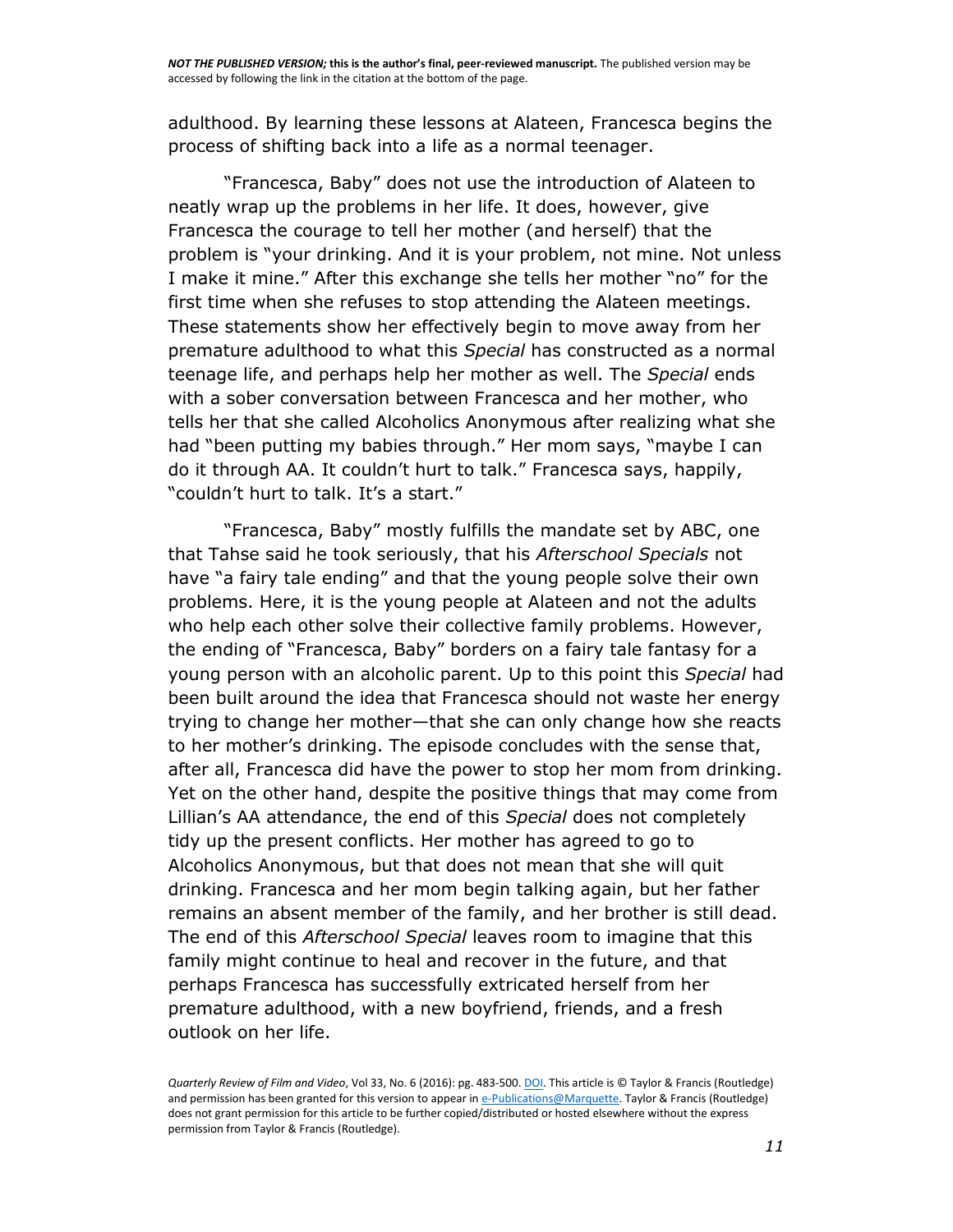*NOT THE PUBLISHED VERSION;* **this is the author's final, peer-reviewed manuscript.** The published version may be accessed by following the link in the citation at the bottom of the page.

Though it possesses similar subject matter, an alcoholic mother, and a like-minded educational message, the ending of "First Step" sets a different tone than "Francesca, Baby." In the next section I will examine "First Step" as Tahse's second attempt to use the *Afterschool Specials* to teach teenagers about the dangers and difficulties of premature adulthood.

#### **"Can't you see I have to take care of my mother?"**

"First Step" (23 September 1981) stars Bonnie Bartlett as Miriam Scott, a former professional dancer and single mom with two kids, Cindy (Amanda Wyss) and Brett (Elliot Jaffe). Like "Francesca, Baby," "First Step" quickly jumps into its story, efficiently introducing the main characters by opening with an artful crosscutting sequence between younger brother Brett outside walking the dog, Cindy practicing a monologue in front of her bedroom mirror, and Miriam getting orange juice out of the refrigerator. This opening sequence is imbued with several layers of meaning, as it works to introduce the family living in the house, connected by proximity but leading separate lives. It also features Cindy practicing for a play audition, which will occur later in her day. Crafting the character of Cindy as a budding actress serves as a powerful metaphor—her real life is consumed by her premature adulthood in which she is forced to take care of her mother and her little brother because of her mother's drinking problem. Even before she wins the lead in the school play, Cindy is already a first-rate actress, playing the role of mother at home while also performing the normative teenager to her friends at school. Cindy's ultimate role as an actress in this *Special* is as a young person who expresses to the world that she can handle all of the pressure of premature adulthood. In fact, this façade later crumbles, at which point she realizes that she can no longer keep playing these multiple roles.

Cindy's premature adulthood is rooted in her attempts to serve as a surrogate for her mother, which becomes evident within the first three minutes of this *Special*. This situation subtly manifests itself in the scene where the three characters meet up for breakfast in the family's kitchen. The mother, Miriam, chastises her son Brett for spilling a box of cereal on the floor. Miriam does not get up to help,

*Quarterly Review of Film and Video*, Vol 33, No. 6 (2016): pg. 483-500[. DOI.](http://dx.doi.org/10.1080/10509208.2015.1129493) This article is © Taylor & Francis (Routledge) and permission has been granted for this version to appear i[n e-Publications@Marquette.](http://epublications.marquette.edu/) Taylor & Francis (Routledge) does not grant permission for this article to be further copied/distributed or hosted elsewhere without the express permission from Taylor & Francis (Routledge).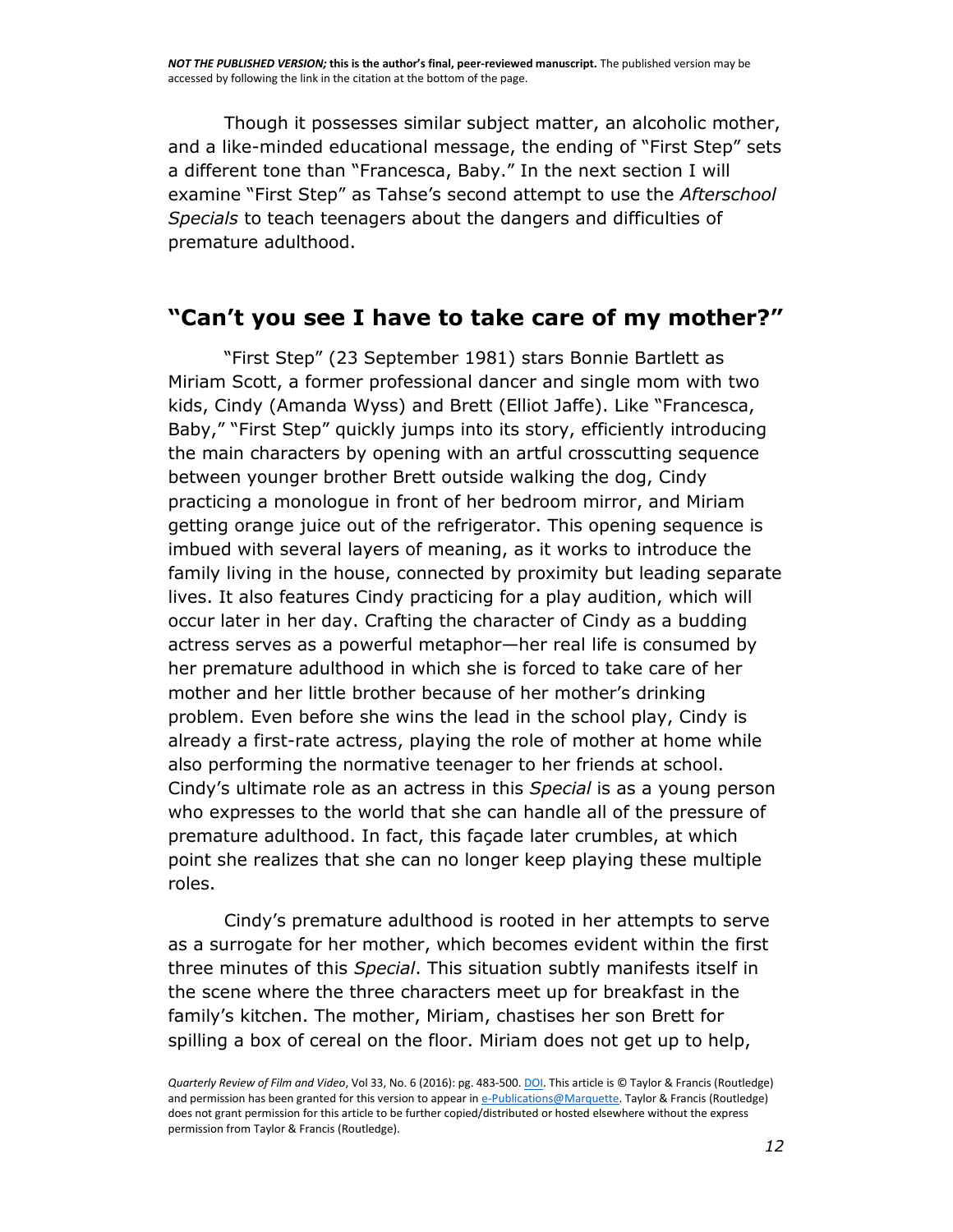but Cindy comes out of her room for this reason. Miriam tells Cindy to "stop nagging" her to eat breakfast, as if mother and teenaged daughter have switched roles. Cindy's "mothering" of her brother continues when she tells him he cannot have a friend over after school, because their mother "has not been feeling well." While Brett initially whines to his mother, she tells him, "you heard your sister." In this way it appears that Miriam is comfortable with the situation and even encourages her daughter to take care of her brother and the household. Cindy has stepped in as the adult, even going so far as to write checks for the utility bills. She is covering for her mother who, as was the case in "Francesca, Baby," is physically present but is not a functioning or contributing member of the household.

Miriam's drinking problem becomes apparent at a school event. Though Cindy asks her mother not to attend her open house, she shows up anyway. There, Miriam reveals the origins of her drinking problem—she was once a professional dancer, but upon becoming pregnant with Cindy, she gave it up. Miriam tells Mr. Sharrigan (Jack Manning) that "with a kid in diapers, and bills to be paid, and my husband was not too reliable, and housework to do" she "never managed to get back into" her dancing career. Much like "Francesca, Baby," the revelation of Miriam's drinking problem precedes several scenes that show its detrimental effects on Cindy and Brett, particularly in Cindy's inability to have a normal teenage life. Cindy's friend Sherrie (Anna Garduno) is not allowed to sleep over at her house anymore. Cindy must leave a social event early to go home to take care of her brother and put her mother to bed after finding her passed out. Cindy cannot invite her friend Mitch Stevens (Michael LeClair) to her house because of her mother's drinking. When Cindy takes a chance on inviting Mitch over to the house she finds her mother passed out. Though deeply embarrassed by her mother's state, this serves as the precipitating event that leads to Mitch inviting her to an Alateen meeting. At first she resists, telling him that, "I don't need a group…We can handle it on our own." Only after Miriam hits Brett later, in a drunken episode, does Cindy agree to attend an Alateen meeting with Mitch. Like Francesca, at Alateen Cindy begins to fully accept her family's situation—that her mother is sick and that she can only help her mom by resuming her life as a normal teenager. As Elman notes, the *Specials* focused on alcoholism "showed a transition

*Quarterly Review of Film and Video*, Vol 33, No. 6 (2016): pg. 483-500[. DOI.](http://dx.doi.org/10.1080/10509208.2015.1129493) This article is © Taylor & Francis (Routledge) and permission has been granted for this version to appear i[n e-Publications@Marquette.](http://epublications.marquette.edu/) Taylor & Francis (Routledge) does not grant permission for this article to be further copied/distributed or hosted elsewhere without the express permission from Taylor & Francis (Routledge).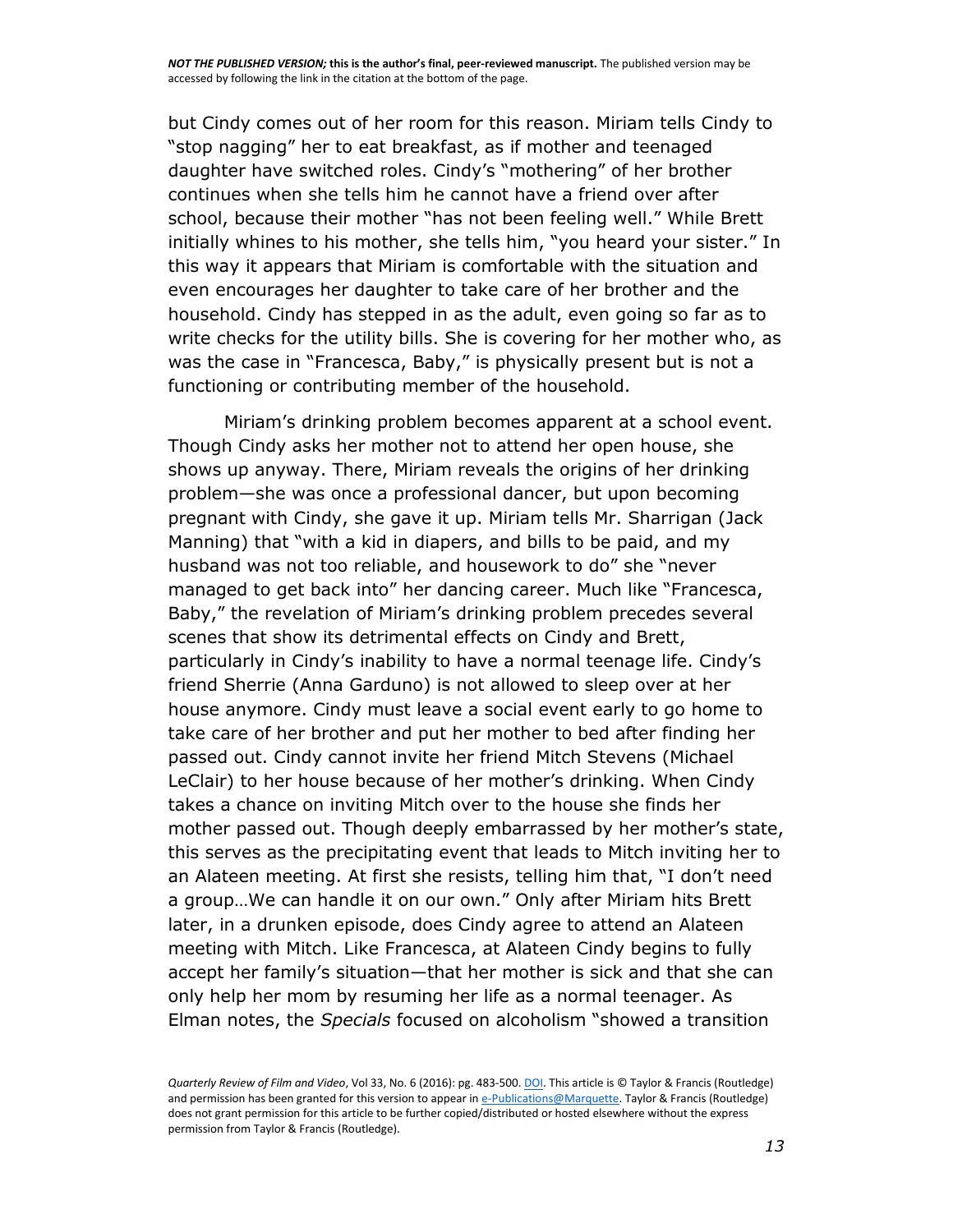from a teen's enabling and covering for an alcoholic parent to his or her seizing control of life by attending Alateen" (265).

The "first step" noted in the title of this *Special* is a direct reference to Alcoholics Anonymous and Alateen, whose first step is an admission by the drinker or the family member of a drinker that they are "powerless over alcohol" and that it has made their lives "unmanageable." When John O'Connor reviewed "First Step" for *The New York Times* in 1981, he wrote that this *Special* was "really an explanation and endorsement of Alateen, the Alcoholic Anonymous affiliate that helps the children of alcoholics" (C31). As in "Francesca, Baby," "First Step" presents Alateen as the starting point for Cindy to step away from her premature adulthood, and proves to be the lifeline that both young women rely on to heal. It is through Alateen that both Francesca and Cindy learn to make new friends and to cope with their mothers' drinking problems. In a way the group functions as a subculture for these teenagers, in that it provides a respite from their troubled and complicated lives. The notion of Alateen as a subculture deviates somewhat from the usual ways we think about subcultures, as Dick Hebdige writes, as communicated through visible objects like clothes or hairstyles that express meaning in code (18). Rather, it functions as Ross Haenfler defines subcultures, as "a relatively diffuse social network having a shared identity, distinctive meanings around certain ideas, practices, and objects, and a sense of marginalization from or resistance to a perceived 'conventional' story" (16). Alateen works as a shared social network, one that brings together teens in similar circumstances. In both "Francesca, Baby" and "First Step," the young people attending the meeting are inconspicuously introduced over the course of the *Special*, as a nod to the idea that children of alcoholics are everywhere, not physically marked per se, but existing all around nonetheless. In "Francesca, Baby" the Alateen meeting is attended by several people that Mitch has briefly introduced Francesca to at school. In "First Step," one of the prominent speakers at the meeting is a young woman who overheard Cindy's mom Miriam drunkenly shout at the open house. Further, as Haenfler notes in his definition of a subculture, the shared identity and distinctive meanings of Alateen members comes from the specifically codified language taken up by its subjects, the twelve steps of Alcoholics Anonymous, deployed to provide members with better coping mechanisms with which to deal with the alcoholic(s) in their lives. Much like how the

*Quarterly Review of Film and Video*, Vol 33, No. 6 (2016): pg. 483-500[. DOI.](http://dx.doi.org/10.1080/10509208.2015.1129493) This article is © Taylor & Francis (Routledge) and permission has been granted for this version to appear i[n e-Publications@Marquette.](http://epublications.marquette.edu/) Taylor & Francis (Routledge) does not grant permission for this article to be further copied/distributed or hosted elsewhere without the express permission from Taylor & Francis (Routledge).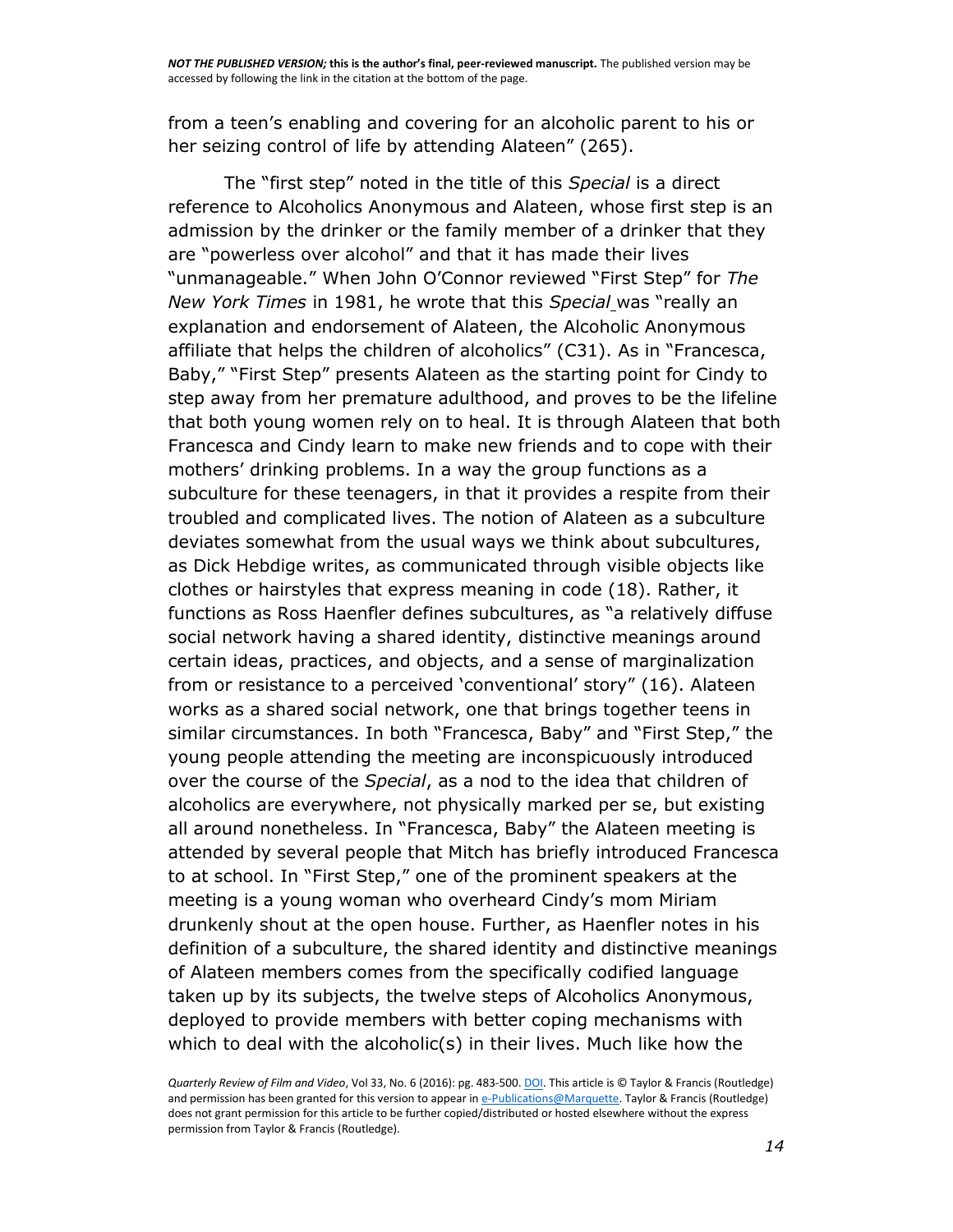alcoholic parent causes the marginalization of the teenager, forcing them into premature adulthood in order to cope with issues at home, Alateen offers the solace of group acceptance, of a shared set of circumstances that brings these young people together to help one another and provides them with a group identity constructed around family trauma.

As Tahse had previously emphasized in "Francesca, Baby," the teenagers, rather than the adults, help each other in "First Step." Though the young people in this program are surrounded by adult supervisors, from the teachers at school to the adult sponsor at the Alateen meetings, the teenagers remain the center of this story. Cindy's math teacher Mrs. Sharrigan (Peg Stewart) serves as the Alateen sponsor, but she never directly tells Cindy how to deal with her home life. Instead, the young woman who had originally overheard Miriam at the open house gives Cindy some sage advice after the Alateen meeting. Only after hearing from the other Alateen member does Mrs. Sharrigan add a comment. This functions to allow Cindy to work towards making independent decisions outside of the scope of adults, which eventually helps to release her from her premature adulthood. Cindy is at odds with her alcoholic mother, but it is only through her own introspection and the help of her young peers that she comes to understand that her mother's actions are beyond her control. This realization allows her to transition back into the normal teenage life that the young people around her are already experiencing.

A secondary, implicit educational message exists within "First Step." Though this particular episode does not speak directly to Miriam's life beyond her alcoholism, it hints at the "mistakes" that led her to her current condition. For one, Miriam complains that she had to leave dancing when she became pregnant with Cindy. While Cindy never mentions her father, his absence helps define what is "wrong" with this family. Though the viewer is never explicitly told that Miriam's pregnancy caused her to abandon her dreams, the viewer assumes that this may have led to her drinking, which then perhaps led to her existence as a single mother. This undercurrent maintains focus on an implicit message: do not abandon your dreams, for doing so will be the beginning of your future troubles. This message is central to many of the *Afterschool Specials*—stay hopeful and work

*Quarterly Review of Film and Video*, Vol 33, No. 6 (2016): pg. 483-500[. DOI.](http://dx.doi.org/10.1080/10509208.2015.1129493) This article is © Taylor & Francis (Routledge) and permission has been granted for this version to appear i[n e-Publications@Marquette.](http://epublications.marquette.edu/) Taylor & Francis (Routledge) does not grant permission for this article to be further copied/distributed or hosted elsewhere without the express permission from Taylor & Francis (Routledge).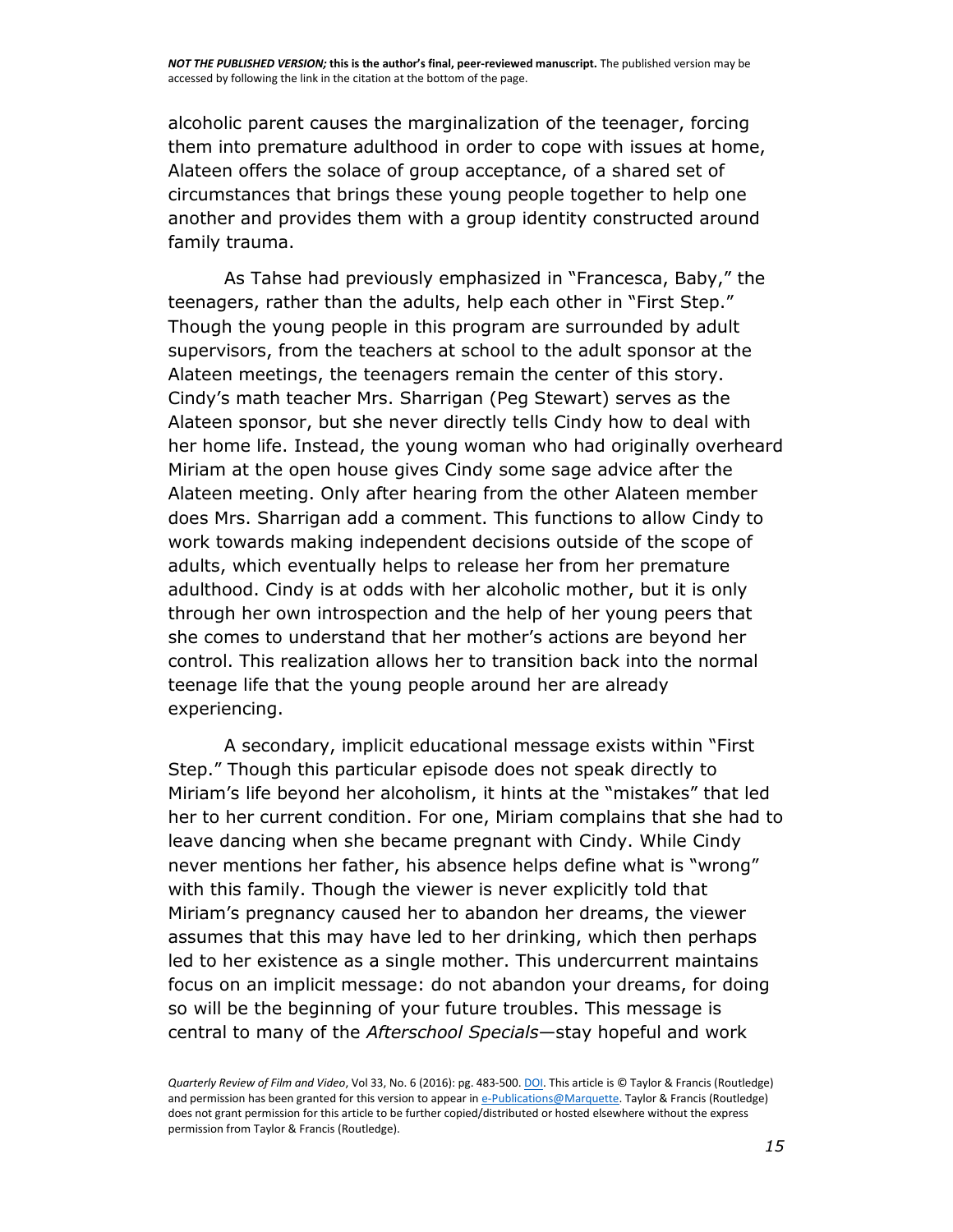toward your goals, don't do drugs, avoid unplanned pregnancies, and the like—all in service of maintaining the focus on your future path in life. As the notion of "dreams" and "the future" is fundamental to our contemporary understanding of normative adolescence, this idea reinforces again that Cindy should be thinking about college and having fun with her friends, rather than staying at home to take care of her mother.

One important tonal difference between "First Step" and "Francesca, Baby" is present in the different ways that the two stories conclude. "Francesca, Baby" ends with mom and daughter having a short, heartfelt conversation about Alcoholics Anonymous, learning to talk about their problems, and the positive sense that Francesca has stepped away from her premature adulthood back into the life of a teenager. "First Step," however, does not end with Miriam magically seeking help, ceasing her drinking, and the family living happily ever after. Instead, the penultimate scene features Cindy and her brother Brett finding their mother passed out on the floor of her bedroom. Brett says, "Let's try and get her in bed." Cindy replies, "No, leave her," and explains that they cannot and should not attempt to control, enable, or save their mother from her alcoholism. Instead of their usual routine of covering up for their mother, Cindy and Brett leave the house to go skating together as a functional family of two. Though the resolution of "First Step" lacks the reconnection of mother and daughter, Cindy literally steps around her mother's body, taking her "first step" away from the premature adulthood that forced her to take care of everyone and everything, and back to being a teenager who will focus on her own life and having fun, despite her mother's continued drinking.

It is only at the conclusion of "First Step" that the words from Cindy's opening monologue for her audition take on additional meaning. At the opening of this episode, Cindy speaks to her mirror, saying, "Haven't you said a million times that I would grow up to be just like you, strong headed and willing to take the risk? Well look at me! I am my father's daughter." These are the first words the audience hears her speak, hinting at the parental influence to which any teenager would be subjected, either from a mother or a father. Her father's influence expresses itself through her role in the play. Perhaps this refers to Tahse's real-life difficulties with an alcoholic

*Quarterly Review of Film and Video*, Vol 33, No. 6 (2016): pg. 483-500[. DOI.](http://dx.doi.org/10.1080/10509208.2015.1129493) This article is © Taylor & Francis (Routledge) and permission has been granted for this version to appear i[n e-Publications@Marquette.](http://epublications.marquette.edu/) Taylor & Francis (Routledge) does not grant permission for this article to be further copied/distributed or hosted elsewhere without the express permission from Taylor & Francis (Routledge).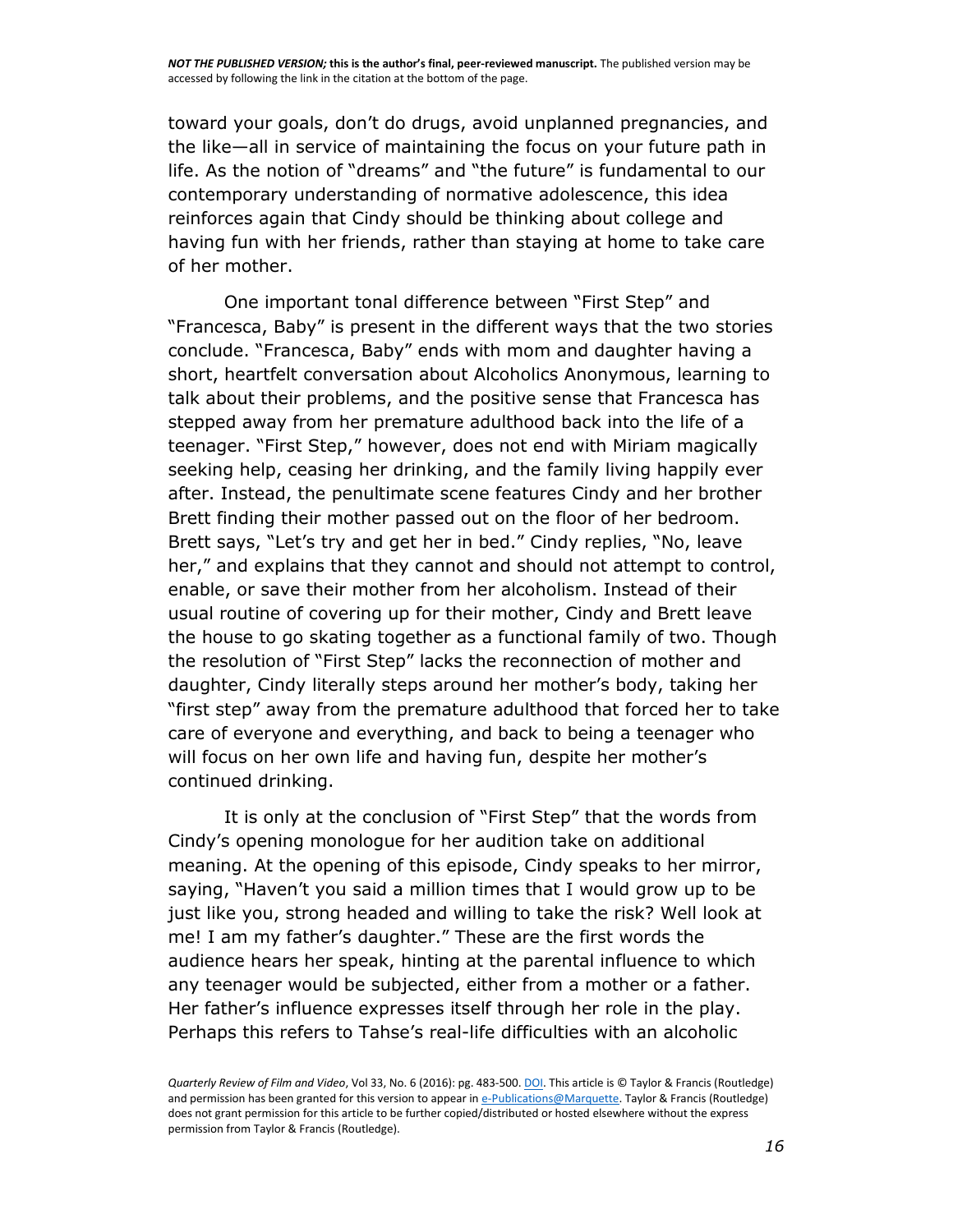father, cleverly inserting this idea of parental influence into the *Special*. Although Cindy's friend Mitch briefly describes the destructive actions of his father's drinking and driving, there are no alcoholic fathers visible in these episodes. Cindy's father is never seen and rarely mentioned in "First Step." She admires this absent parent because the one who stuck around is portrayed as deeply flawed. At the end of the episode Cindy and Brett decide to follow Alateen's teachings and leave their mother and her drinking behind, much like the audience is led to presume their father did in the past. $3$ 

## **CONCLUSION**

I have shown how "Francesca, Baby" and "First Step" frame their teenaged protagonists as young women forced into premature adulthood by virtue of their complicated family dynamics. As I suggested earlier, the ABC *Afterschool Specials* "Francesca, Baby" and "First Step" break from the "proper age chronology" concept of teenagers moving away from adolescence towards maturity and adulthood. Instead, they show the process by which these protagonists use the teachings of Alateen to move from their premature adulthood back into a normative teenage existence. These two episodes of the *Specials* show how Francesca and Cindy are able to accept their powerlessness over their mothers' drinking, and work towards regaining their lives through the support of new friends and Alateen. Overall, these short, teen-focused made-for-TV movies utilize storytelling from the teenagers' point of view, effectively showing how young people can learn from one another with minimal adult intervention.

Nonetheless, as both Elman and Pike describe in their earlier work on the *Specials*, these two episodes do contain some inherently contradictory messages. At least from the perspective of a contemporary viewer, there are troubling aspects. For one, while both of the *Specials* in this article vilify the disease of alcoholism, they do also lay the blame for these broken families on the mothers' drinking. It is only from this problem drinking that all other issues presented in these narrative universes come to pass. While each woman is given a powerful motivation for her drinking problem—one has lost a son, the other has lost a promising dancing career—these women are presented as the foremost cause of their family's dysfunction. As a direct result of the mothers' drinking problems, the fathers are absent and the

*Quarterly Review of Film and Video*, Vol 33, No. 6 (2016): pg. 483-500[. DOI.](http://dx.doi.org/10.1080/10509208.2015.1129493) This article is © Taylor & Francis (Routledge) and permission has been granted for this version to appear i[n e-Publications@Marquette.](http://epublications.marquette.edu/) Taylor & Francis (Routledge) does not grant permission for this article to be further copied/distributed or hosted elsewhere without the express permission from Taylor & Francis (Routledge).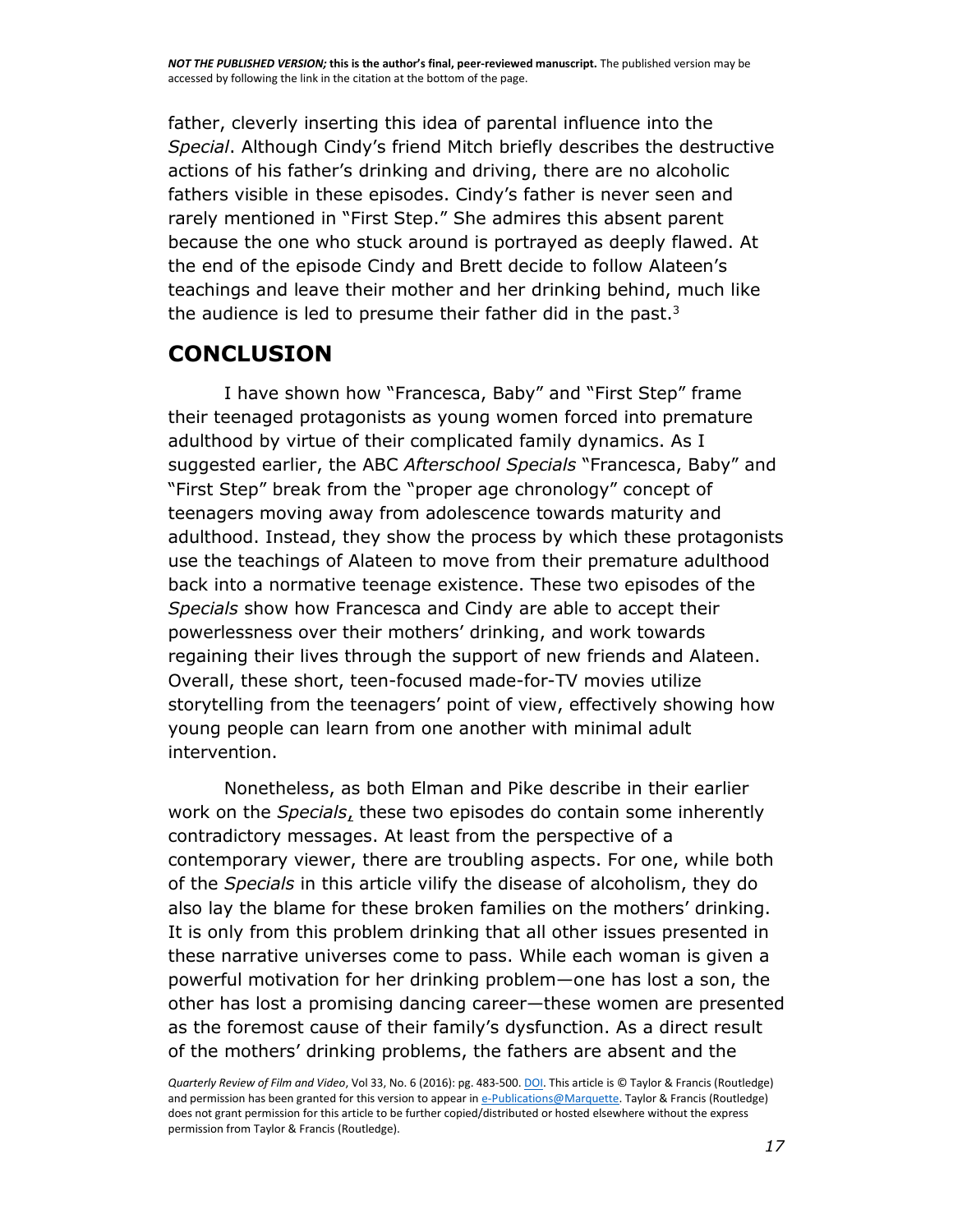children are under-parented. As Kirsten Pike points out, "negligent mothers" were "a series staple" in the *Specials* (110).

Additionally, in her assessment of the *Afterschool Specials*, Elman notes that in the episodes on alcoholism, "all of the teens with alcoholic parents…were girls, and in all of the examples the female protagonist began taking charge of her life after meeting a boy who also had an alcoholic parent and who dutifully showed the girl how to deal with it" (265). On the surface this statement matches the narrative trajectory of the two *Specials* discussed here. After Francesca meets Bix, and after Cindy grows closer to Mitch, both young ladies begin to find the confidence and emotional tools with which to cope with their mother's problems and find ways to escape from their premature adulthood. However, I believe these stories are more nuanced than Elman suggests. Francesca's new neighbor Jo Lynn (Elizabeth Herbert) and her schoolteacher Miss Handley (Lee Kessler) also serve as catalysts in her move towards acceptance and healing. Likewise, Cindy's friend Sherrie provides emotional support to her throughout the episode. While one can view the heterosexual coupling that occurs in each of the episodes as a small way to reinforce social norms, both couples can also be read as part of ABC's mandate that the young people in these episodes learn to solve their own problems with the help of their peers. Additionally, these heterosexual, romantic relationships illustrates one way that Francesca and Cindy have evolved from unhealthy mother-daughter codependency to the functional relationships out of the reach of their parents. Francesca and Cindy find people they can trust with their family problems, marking an important step in their personal growth. They are changing and blossoming into independent teenagers who will grow into adults only when it is appropriate, rather than improperly hiding behind a bottle, as the adults in their lives have done. Their female friends are as much a part of their support system as the young men who come into their lives.

Overall, the *Afterschool Specials* were not choose-your-ownadventure stories. They were cautionary tales that attempted to show different characters negotiating difficult real-world situations in contrasting ways. The episodes discussed here structured their advice to present both good (Alateen) and bad (premature adulthood and denial) decisions and the consequences of each to show how

*Quarterly Review of Film and Video*, Vol 33, No. 6 (2016): pg. 483-500[. DOI.](http://dx.doi.org/10.1080/10509208.2015.1129493) This article is © Taylor & Francis (Routledge) and permission has been granted for this version to appear i[n e-Publications@Marquette.](http://epublications.marquette.edu/) Taylor & Francis (Routledge) does not grant permission for this article to be further copied/distributed or hosted elsewhere without the express permission from Taylor & Francis (Routledge).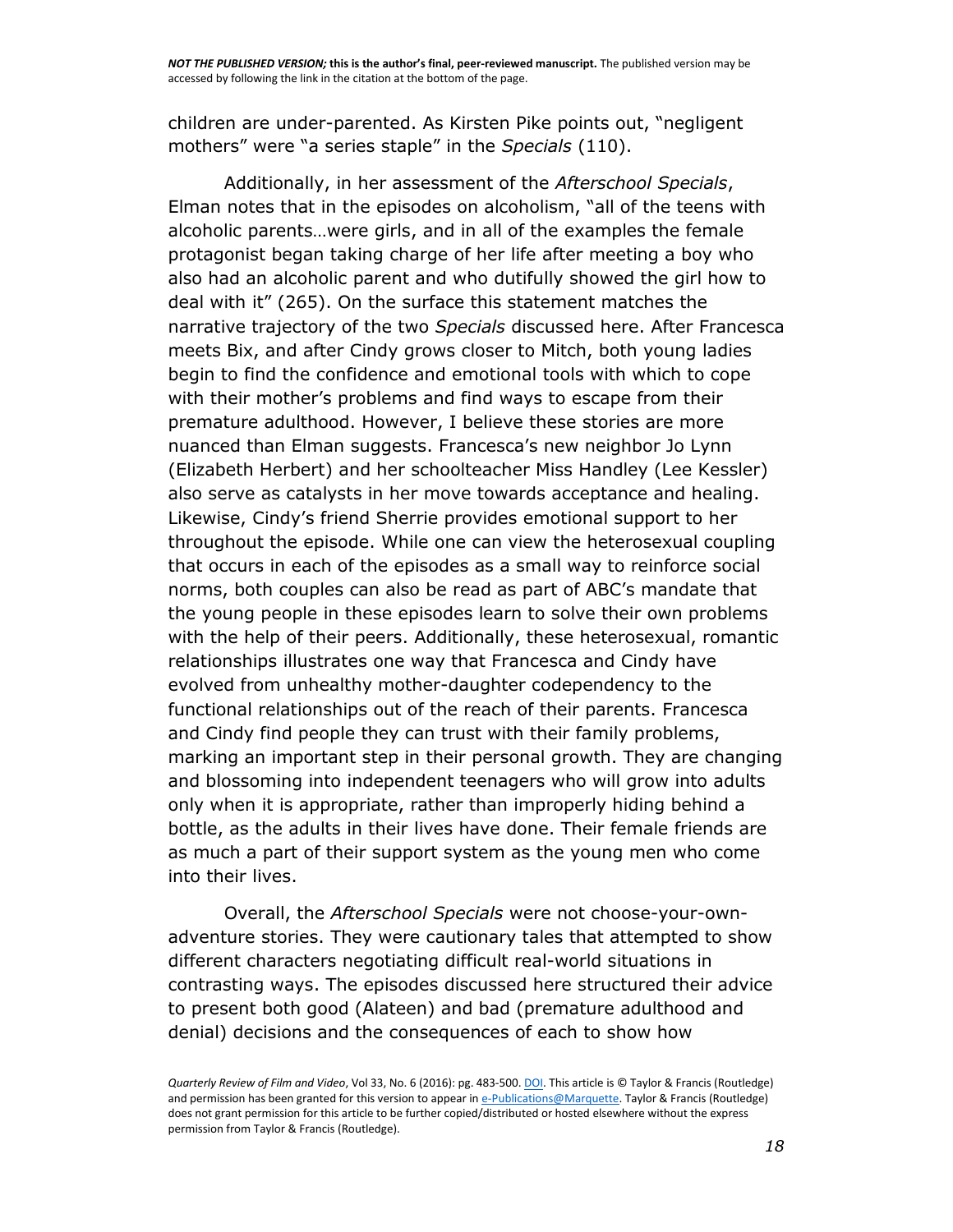characters could use these experiences for personal growth and learning. While the *Specials* did lean heavily towards suggesting what might be construed as the "right" choice, that does not mean they made the "right" answers seem easy or achievable by everyone—quite the opposite. They acknowledged that the lives of young people were full of turmoil and difficult decisions—and that the *Afterschool Specials'* role was that of a trusted friend. While these two episodes steered young people into making those "right" choices that would lead them out of premature adulthood and into normative teenage lives, they differed on a tonal level and offered messages that spoke differently to Francesca than they did to Cindy.

Perhaps because the *Specials* were aimed at young audiences, the teenaged characters were given much more hopeful messages about their futures than the older characters. For example, in "First Step," Cindy learns from her mistakes; her mother, it seems, does not. Although Cindy has to put up with her mother's alcoholism, she is young, talented, and pretty, and will grow up and move on with her life. Her mother, however, has chosen to drink instead of seeking more productive ways to cope with her problems. Miriam will continue to pay for her "bad" decisions. Francesca also appears to have a bright future. She has people who care about her and has a positive outlook on her life. Lillian, however, is presented as the one with the most to lose. She must transform into a better mother or risk losing her girls forever. This fact seems marked on her body in the last shots of the episode, which show her dressed and showered for the first time. Seemingly presentable to the outside world, she looks pale and deeply fragile, smoking, trembling, and teary-eyed, heavy with the knowledge that she, not Francesca, has a great battle ahead of her in staying sober. Alateen has made Francesca's transformation possible. It is unclear if Alcoholics Anonymous will help Lillian achieve hers as well.

Each of Tahse's *Afterschool Specials*, and the many episodes written, produced, and directed by others, presented multifaceted, complicated issues that faced teenagers, too many to address in this short analysis. It seems most productive to approach these episodes in the way that Elman, Pike, and I have done—by grouping them by similar subject matter in order to read them closely and uncover how each type addresses its viewers and attempts to transform its protagonists. There is no one mode of analysis or approach that gets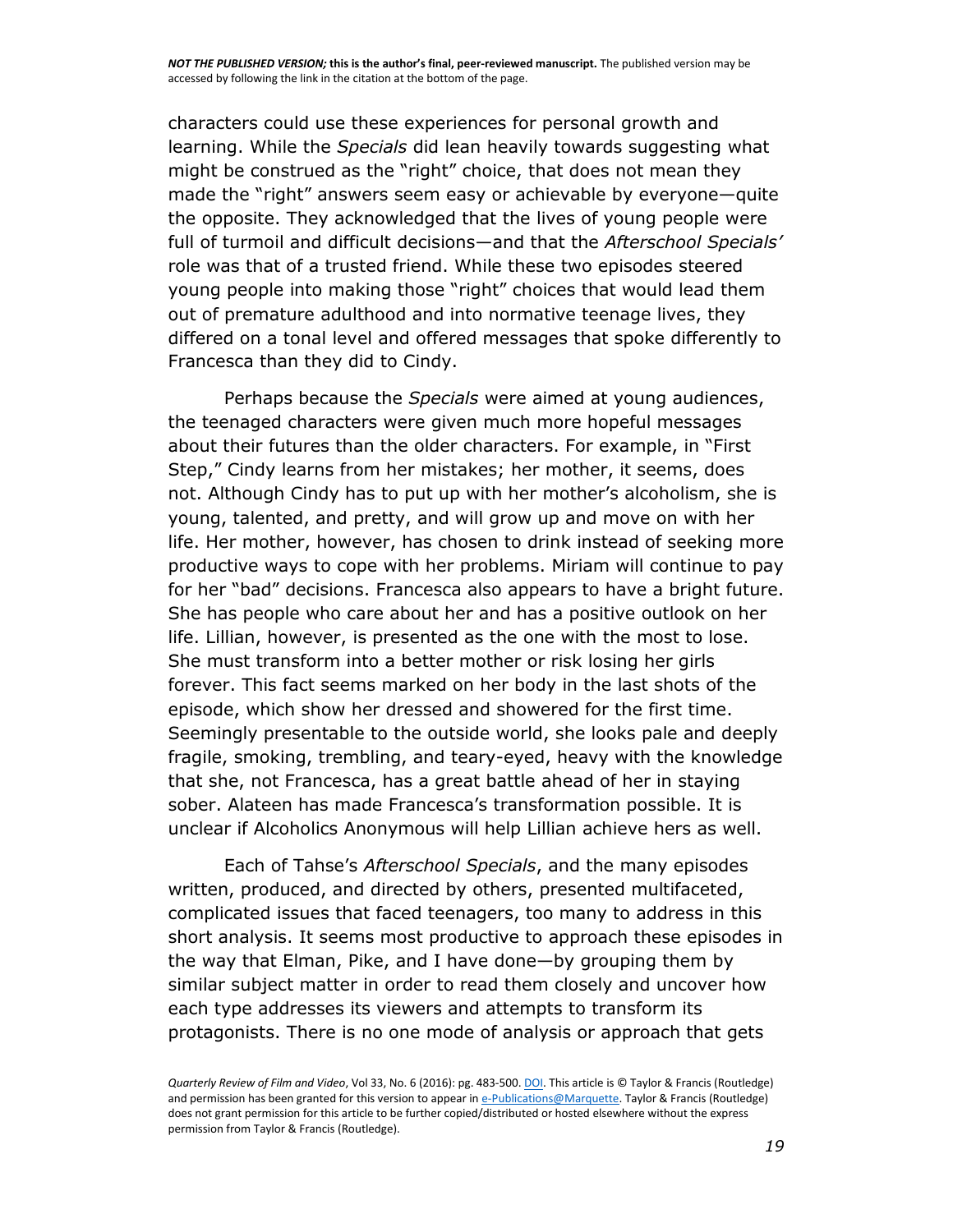*NOT THE PUBLISHED VERSION;* **this is the author's final, peer-reviewed manuscript.** The published version may be accessed by following the link in the citation at the bottom of the page.

at the core of what the *Afterschool Specials* were, what they represented, or the stories they told. However, this examination of "Francesca, Baby" and "First Step" seeks to add another piece of scholarship that both celebrates and examines the way that the *Specials* told stories, educated viewers, and entertained audiences. It is particularly important to remember this in light of when and where the *Specials* were produced. These were early attempts to narrowcast to a specific audience, teenagers, in the midst of the network era of television, which offered few spaces for programming that did not have a mass, broad appeal. While modern audiences may find these *Specials* overly didactic, cheesy, heavily moralizing, and presenting only one version of "normative" teenage lives, they reflect the context in which they were produced, as short, teen-focused versions of madefor-TV movies. The *Specials* ended around the time that cable channels increasingly offered more choices to young viewers in the mid-1990s. Yet, as Elman suggests in her work on the *Specials*, their legacy "lives on in traces today, for instance, in the 'very special episode' format of contemporary teen dramas" (283).

There remains much work to be accomplished in exploring how popular television programming attempted to target specific audiences with educational messages. Further work in these areas will help us to understand the multifaceted nature of niche programming that had a stated dual focus to educate and entertain.

#### **Works Cited**

- *Alateen—Hope for Children of Alcoholics*. Al-Anon Family Group Headquarters, Inc. New York, 1973. Print.
- Bell, Kathleen. "Young Adults and What TV Is Doing For Them." *The English Journa*l 69.7 (1980): 82-84. Print.
- Collins, Suzanne. *The Hunger Games (Hunger Games Trilogy Book One).* New York: Scholastic Inc., 2008.
- ---. *Catching Fire (Hunger Games Trilogy Book Two).* New York: Scholastic Inc., 2009.
- ---. *Mockingjay (Hunger Games Trilogy Book Three).* New York: Scholastic Inc., 2010.
- Doelger, Frank. Quoted in Kathleen Bell, "Young Adults and What TV Is Doing For Them." *The English Journal* 69.7 (1980): 82-84. Print.
- Elman, Julie Passanante. "*After School Special* Education: Rehabilitative Television, Teen Citizenship, and Compulsory Able-Bodiedness." *Television & New Media* 11.4 (2010): 260-92. Print.

*Quarterly Review of Film and Video*, Vol 33, No. 6 (2016): pg. 483-500[. DOI.](http://dx.doi.org/10.1080/10509208.2015.1129493) This article is © Taylor & Francis (Routledge) and permission has been granted for this version to appear i[n e-Publications@Marquette.](http://epublications.marquette.edu/) Taylor & Francis (Routledge) does not grant permission for this article to be further copied/distributed or hosted elsewhere without the express permission from Taylor & Francis (Routledge).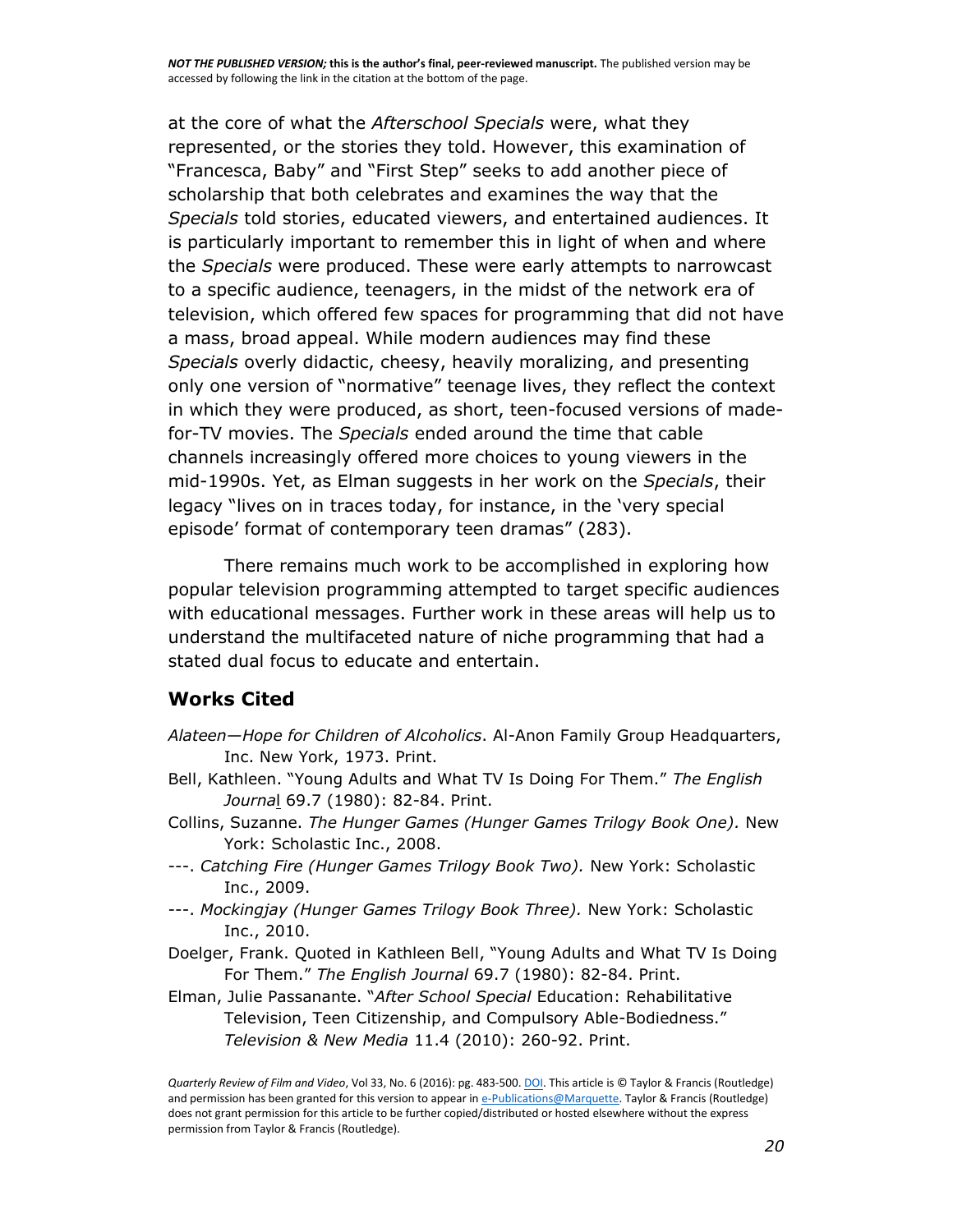"First Step" (also called "She Drinks a Little"). ABC, 23 September 1981. Directed by Arthur Allen Siedelman. Produced by Martin Tahse. Screenplay adaptation by Paul W. Cooper. Based on the novel *First Step* by Anne Snyder. New York: Holt, Rinehart and Winston, 1975.

"Francesca, Baby." ABC, 6 October 1976. Directed by Larry Elikann. Produced by Martin Tahse. Teleplay adaptation by Bob Rodgers. Based on the novel *Francesca, Baby* by Joan Oppenheimer. New York: Scholastic Book Series, 1976.

Garrison, Joshua. "The Teenage Terror in The Schools: Adult Fantasies, American Youth, and Classroom Scare Film During the Cold War." *American Educational History Journal* 36.1 (2009): 3-21. Print.

Haenfler, Ross. *Subcultures: The Basics*. New York: Routledge, 2014. Print.

Hebdige, Dick. *Subculture: The Meaning of Style*. New York: Routledge, 1979. Print.

Hersey, Curt. "The Televisual Hitchcockian Object and Domestic Space in *Alfred Hitchcock Presents*." *Quarterly Review of Film and Video* 31.8 (2014): 723-33. Print.

Janisse, Kier-La. "The ABC After School Specials: An Interview with Martin Tahse." *Criminal Cinema*, 2004. Web. <

http://www.criminalcinema.com/films/ABC-Afterschool-Special.htm> Kokkola, Lydia. *Fictions of Adolescent Carnality: Sexy Sinners and Delinquent* 

*Deviants*. Philadelphia: John Benjamins Publishing Company, 2013. Print.

Kraszewski, Jon. "Do Not Go Gentle into that Twilight: Rod Serling's Challenge to 1960s' Television Production." *New Review of Film and Television Studies* 6.3 (December 2008): 343-64. Print.

Lesko, Nancy. *Act Your Age! A Cultural Construction of Adolescence*. New York: Routledge Falmer, 2001. Print.

Lotz, Amanda D. *The Television Will Be Revolutionized*. New York: New York University Press, 2007. Print.

O'Connor, John J. "TV: Life With an Alcoholic Mother." *The New York Times* 23 September 1981, late ed.: C31. Print.

Patel, Lisa (Leigh). *Youth Held at the Border: Immigration, Education, and the Politics of Inclusion*. New York, New York: Teachers College Press, 2012. Print.

Petrone, Robert, Sophia Tatiana Sarigianides, and Mark A. Lewis. "The Youth Lens: Analyzing Adolescence/ts in Literary Texts." *Journal of Literary Research* 46.4 (2015): 506-33. Print.

Pike, Kirsten. "Lessons in Liberation: Schooling Girls in Feminism and Femininity in 1970s ABC Afterschool Specials." *Girlhood Studies* 4.1 (2011): 95-113. Print.

Rapping, Elayne. *The Movie of the Week: Private Stories/Public Events*. Minneapolis: University of Minnesota Press, 1992. Print.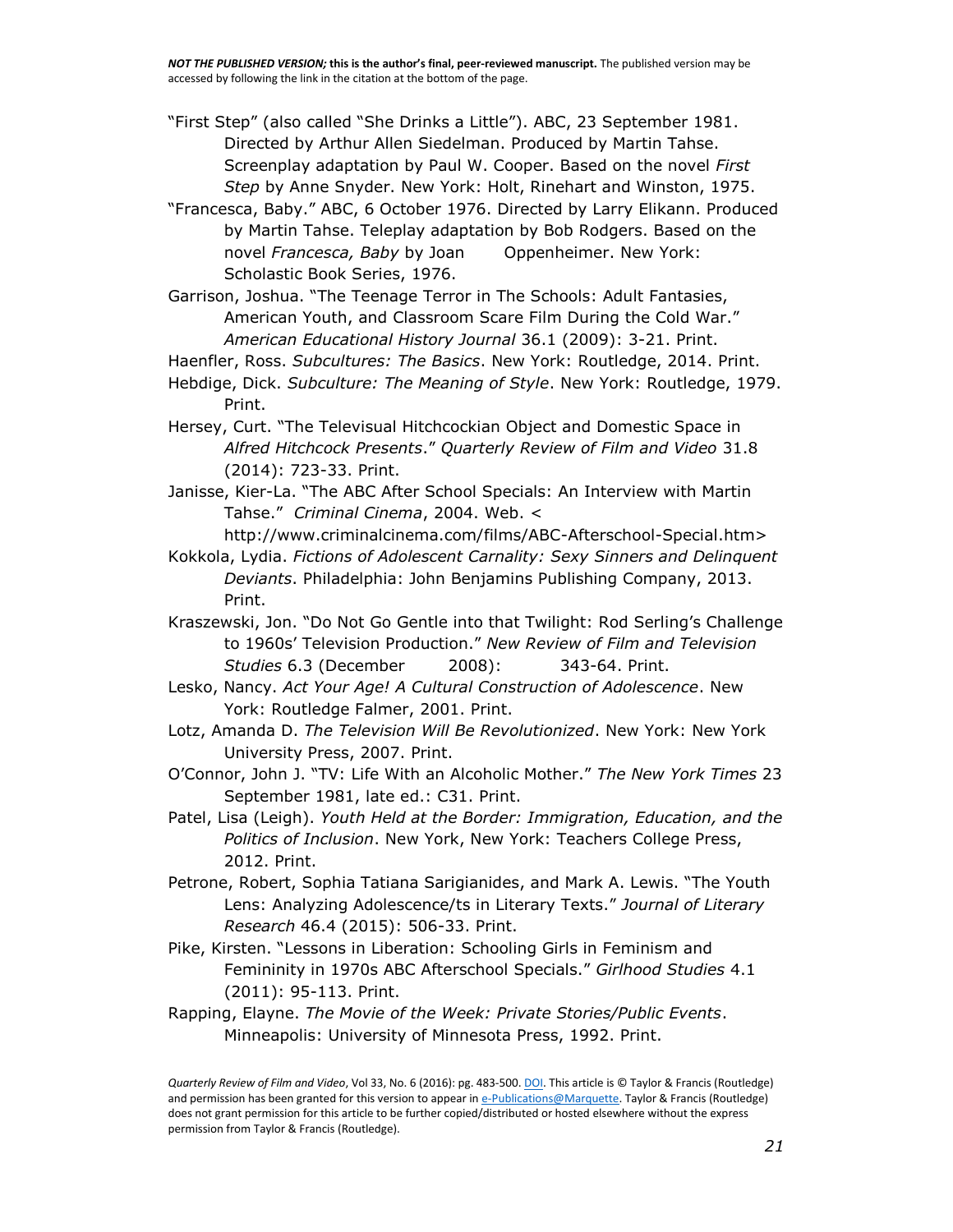*NOT THE PUBLISHED VERSION;* **this is the author's final, peer-reviewed manuscript.** The published version may be accessed by following the link in the citation at the bottom of the page.

- Raw, Laurence. "Form and Function in the 1950s Anthology Series: Studio One." *Journal of Popular Film & Television* 37.2 (Summer 2009): 90- 96. Print.
- Rushnell, Squire D. "Specials and Mini Series." *TV & Teens: Experts Look at the Issues*. Ed. Meg Schwarz. Reading, MA: Addison-Wesley Publishing Company, 1982. 35-37. Print.
- Smith, Erin Copple. "A Form in Peril? The Evolution of the Made-for-Television Movie."*Beyond Primetime: Television Programming in the Post-Network Era*. Ed. Amanda Lotz. New York: Routledge, 2009. 138-55. Print.
- Stemm-Wade, Megan. "Careless Girls and Repentant Wives: Gender in Postwar Classroom Films." *The Journal of Popular Culture* 45.3 (2012): 611-27.
- Tillapaugh, Meg. "AIDS: A Problem for Today's YA Problem Novel." *School Library Journal* May 1993: 22-24. Print.
- Trites, Roberta Seelinger. *Twain, Alcott, and the Birth of The Adolescent Reform Novel*. Iowa City: University of Iowa Press, 2007. Print.
- Weiss, Joanna. "The Strange Afterlife of the *After School Specials." Boston Globe* 1 January 2006: N1. Print.
- Woolery, George W. *Children's Television: The First Thirty-Five Years, 1946- 1981. Part II: Live, Film, and Tape Series*. Metuchen, N.J.: The Scarecrow Press, Inc., 1985. Print.

#### **Endnotes**

 $\overline{a}$ 

- 1 I list the mid-1990s as the end point for the series. Martin Tahse and *After School Specials* scholars point to different dates for the end of series, between 1972-1995 (Elman 2010, 260), 1972-1997 (imdb; Pike 2011, 95). Tahse stated in an interview that he thought they "went off the air in 1990 or 1991" (Janisse 2004). He also produced similar programs for the CBS's *Schoolbreak Specials*.
- <sup>2</sup> I would have included the third Tahse special on alcoholism, "Just Tipsy, Honey" (16 March 1989) but I have been unable to locate or obtain it. The synopsis of the *Special* on the Internet Movie Database describes it as a similar story to his other two *Specials* on the same subject: "Teenage girl is in denial about her mother's drinking problem" (imdb.com).
- $3$  An interesting note between the Tahse's Afterschool Special adaptation of Anne Snyder's novel First Step. In the book the students rehearse and perform "Peter Pan," yet in the television Special the play remains unnamed. The Specials' here depict premature adulthood in characters that attempt to live their lives far ahead of their social age or maturity. The character of Peter Pan, on the other hand, never wants to grow up at all, and goes far out of his way to achieve that goal.

*Quarterly Review of Film and Video*, Vol 33, No. 6 (2016): pg. 483-500[. DOI.](http://dx.doi.org/10.1080/10509208.2015.1129493) This article is © Taylor & Francis (Routledge) and permission has been granted for this version to appear i[n e-Publications@Marquette.](http://epublications.marquette.edu/) Taylor & Francis (Routledge) does not grant permission for this article to be further copied/distributed or hosted elsewhere without the express permission from Taylor & Francis (Routledge).